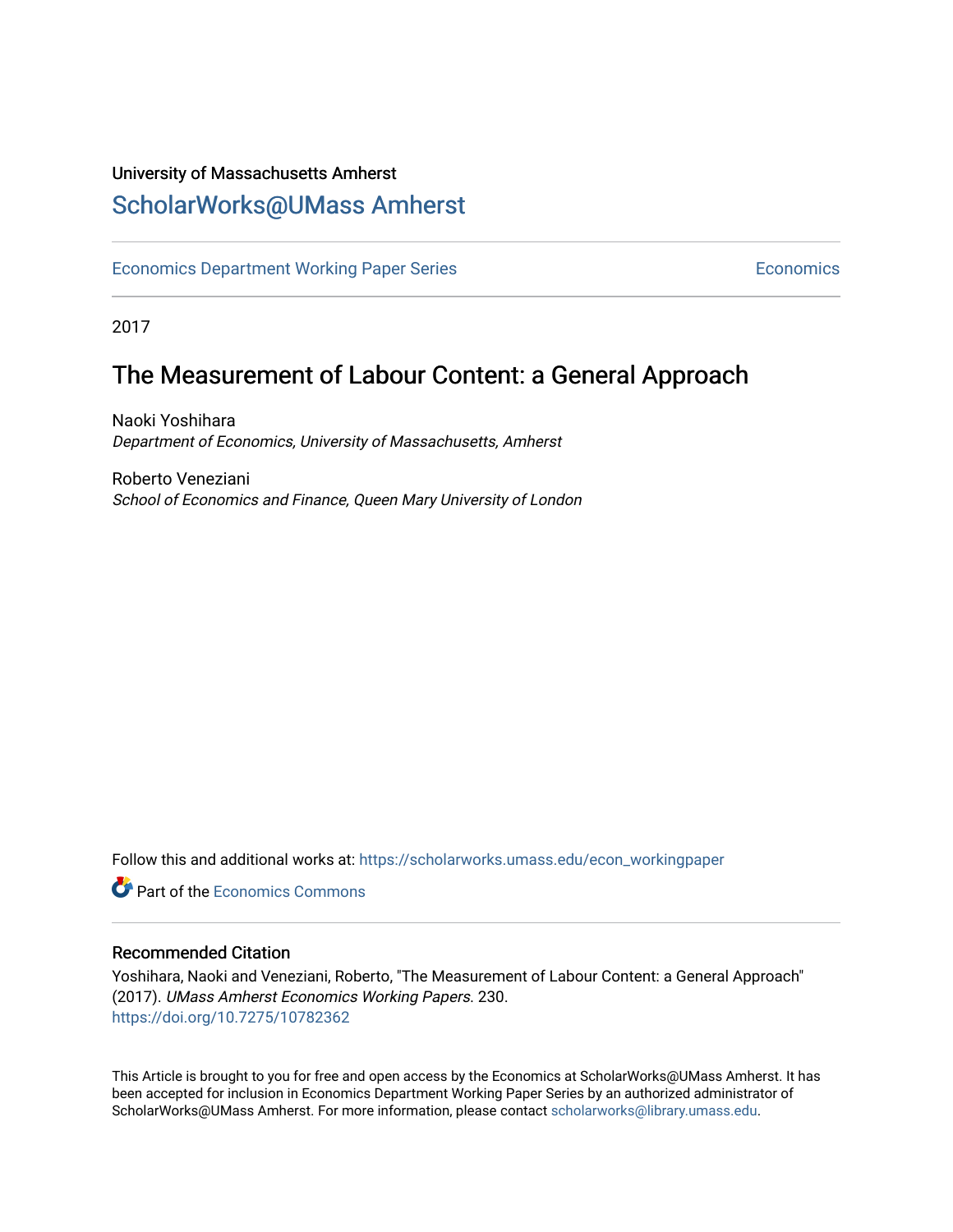# **DEPARTMENT OF ECONOMICS**

**Working Paper**

# **The measurement of labour content: a general approach**

by

Naoki Yoshihara Roberto Veneziani

Working Paper 2017-14



# **UNIVERSITY OF MASSACHUSETTS AMHERST**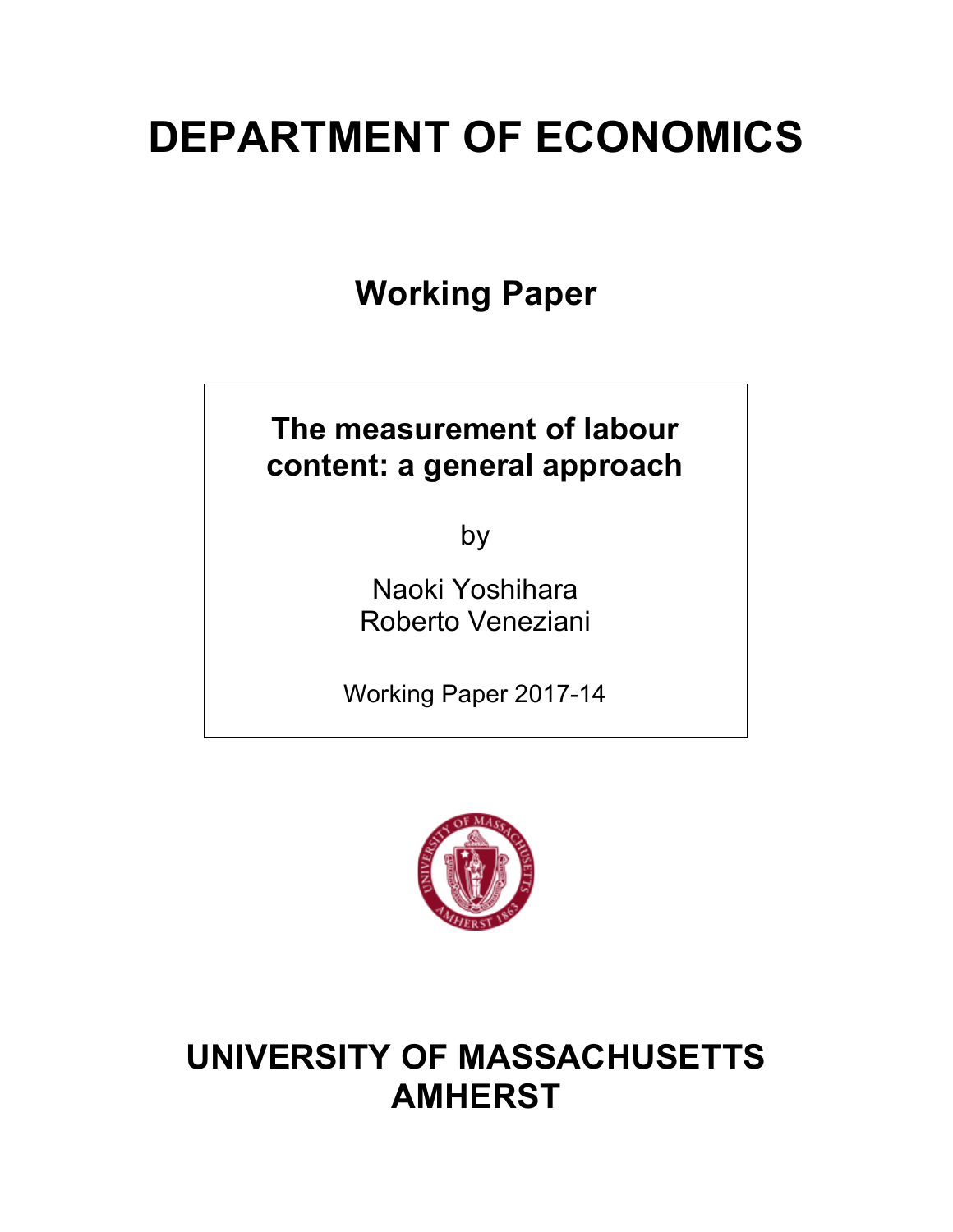### The measurement of labour content: a general approach<sup>∗</sup>

Naoki Yoshihara† Roberto Veneziani‡

August 15, 2017

#### Abstract

This paper analyses the theoretical issues related to the measurement of labour content for general technologies with heterogeneous labour. A novel axiomatic framework is used in order to formulate the key properties of the notion of labour content and analyse its theoretical foundations. The main measures of labour content used in various strands of the literature are then characterised. Quite surprisingly, a unique axiomatic structure can be identified which underlies measures of labour aggregates used in such diverse fields as neoclassical growth theory, input-output approaches, productivity analysis, and classical political economy.

JEL classification: D57 (Input-Output Analysis); J24 (Human Capital; Skills; Occupational Choice; Labor Productivity); O33 (Technological Change: Choices and Consequences); D46 (value theory).

Keywords: labour content, labour productivity, technical change, axiomatic analysis.

†(Corresponding author) Department of Economics, University of Massachusetts Amherst, Crotty Hall, 412 North Pleasant Street, Amherst, MA 01002, USA; The Institute of Economic Research, Hitotsubashi University, Naka 2-1, Kunitachi, Tokyo 186-8603, Japan; and School of Management, Kochi University of Technology, Tosayamada, Kami-city, Kochi 782-8502, Japan. E-mail: nyoshihara@econs.umass.edu

‡School of Economics and Finance, Queen Mary University of London, Mile End Road, London E1 4NS, UK

<sup>∗</sup>Special thanks go to Marco Mariotti, Juan Moreno Ternero, Takeshi Nakatani, Prasanta Pattanaik, John Roemer, Soon Ryoo, Gil Skillman and Peter Skott for detailed comments and suggestions. We are also grateful to participants in the Analytical Political Economy workshop (UMass Amherst), the Eastern Economic Association Conference (New York), the Decentralization Conference (Yokohama National University), the Conference of the Japan Society of Political Economy (Sensyu University), and to seminar audiences at Ritsumeikan University and the University of Massachusetts (Amherst) for comments and suggestions. The usual disclaimer applies.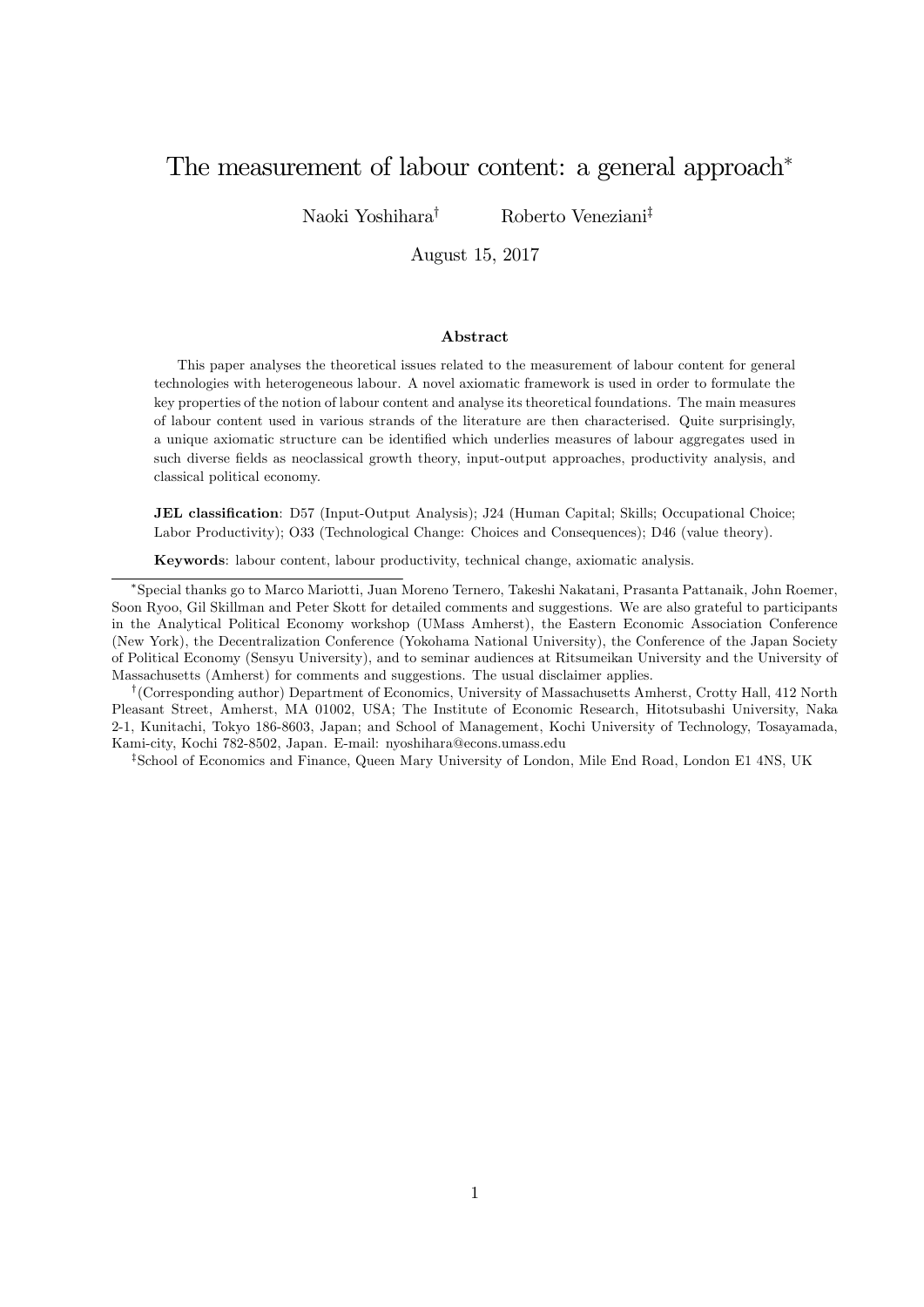#### 1 Introduction

The measurement of the amount of labour used in the production of - or contained in - a bundle of goods plays a central role in many different fields and approaches in economics. The definition and measurement of labour aggregates (including human capital), for example, is crucial in debates on the determinants of growth and development,<sup>1</sup> in productivity analysis,<sup>2</sup> and in studies of the relation between technical change and profitability.<sup>3</sup>

In normative economics, the notion of labour content is fundamental in the theory of exploitation as the unequal exchange of labour, $4$  but it also plays a pivotal - albeit often implicit - role in Kantian approaches to distributive justice.5

Last but not least, labour content is a critical concept in classical approaches. It is central, for example, in structural macrodynamic models in the Ricardian tradition;<sup>6</sup> and in classical price and value theory focusing on the notion of labour embodied.<sup>7</sup>

Outside of simple technologies with a single type of homogeneous labour, however, the concept of labour content is elusive and controversial, and there exists no widely accepted approach to aggregate heterogeneous labour inputs. In productivity analysis, for example, different indices of quality-adjusted labour inputs have been used to study total factor productivity (Jorgenson [24]). In neoclassical growth theory, the controversy on the determinants of growth crucially hinges upon different notions of labour input, or human capital (Jones [23]). In classical political economy, and in exploitation theory, many debates revolve precisely around the appropriate extension of the notion of embodied labour to economies with complex technologies and heterogeneous labour inputs.

Two main approaches have been proposed to the measurement of labour content. In growth theory, for example, "If we do not consider variations in worker quality or in effort, then labor input is the sum of hours worked in a given period" (Barro and Sala-i-Martin [1], p.348). This can be called the simple additive approach. Alternatively, if quality and effort are taken into account, then "The overall input is the weighted sum over all categories, where the weights are the relative wage rates" (Barro and Sala-i-Martin [1], p.349). This can be called the *wage-additive approach*.

Interestingly, despite significant differences between the various strands of the literature, these two approaches are also the main ones in input-output theory, and in productivity analysis where the wage additive approach is used to construct quality-adjusted indices of labour input. But also in classical political economy, and exploitation theory, where the wage-additive approach is often considered to reflect the classical economists' view on how to convert different types of labour into a single unit, whereby "the different kinds of labour are to be aggregated via the (gold) money wage rates" (Kurz and Salvadori [30], p.324). According to Smith, for example,

"It is often difficult to ascertain the proportion between two different quantities of labour. The time spent in two different sorts of work will not always alone determine this proportion. The different degrees of hardship endured, and of ingenuity exercised, must likewise be taken into account. There may be more labour in an hour's hard

<sup>1</sup>See the classic papers by Mankiw et al. [32]; Klenow and Rodriguez-Clare [28]; Hall and Jones [22]; and the more recent contribution by Jones [23].

<sup>2</sup>See Denison [6]; Jorgenson and Griliches [25]; Chinloy [3]; Jorgenson et al [26]; Bureau of Labor Statistics [2]; and Jorgenson et al [27]. Gupta and Steedman [21]; Wolff and Howell [56]; and Flaschel et al. [14] analyse labour content and labour productivity within an input-output theoretic framework.

<sup>&</sup>lt;sup>3</sup>See Roemer's [44, 45] analysis of technical change in classical linear models.

<sup>4</sup>See Roemer's classic contributions [46] and, more recently, Fleurbaey [15, 16]; Yoshihara [57, 58]; Veneziani [51, 52]; and Veneziani and Yoshihara [53, 54, 55].

 $5$ See the analysis of Kantian allocations and the *proportional solution* in Roemer [47, 48].

 $6$ The classic reference is Pasinetti [41, 42]. More recent contributions include Lavoie [31] and Trigg and Hartwig [50]. <sup>7</sup>For a thorough discussion, see Desai [7]; Kurz and Salvadori [30]; and Flaschel [13].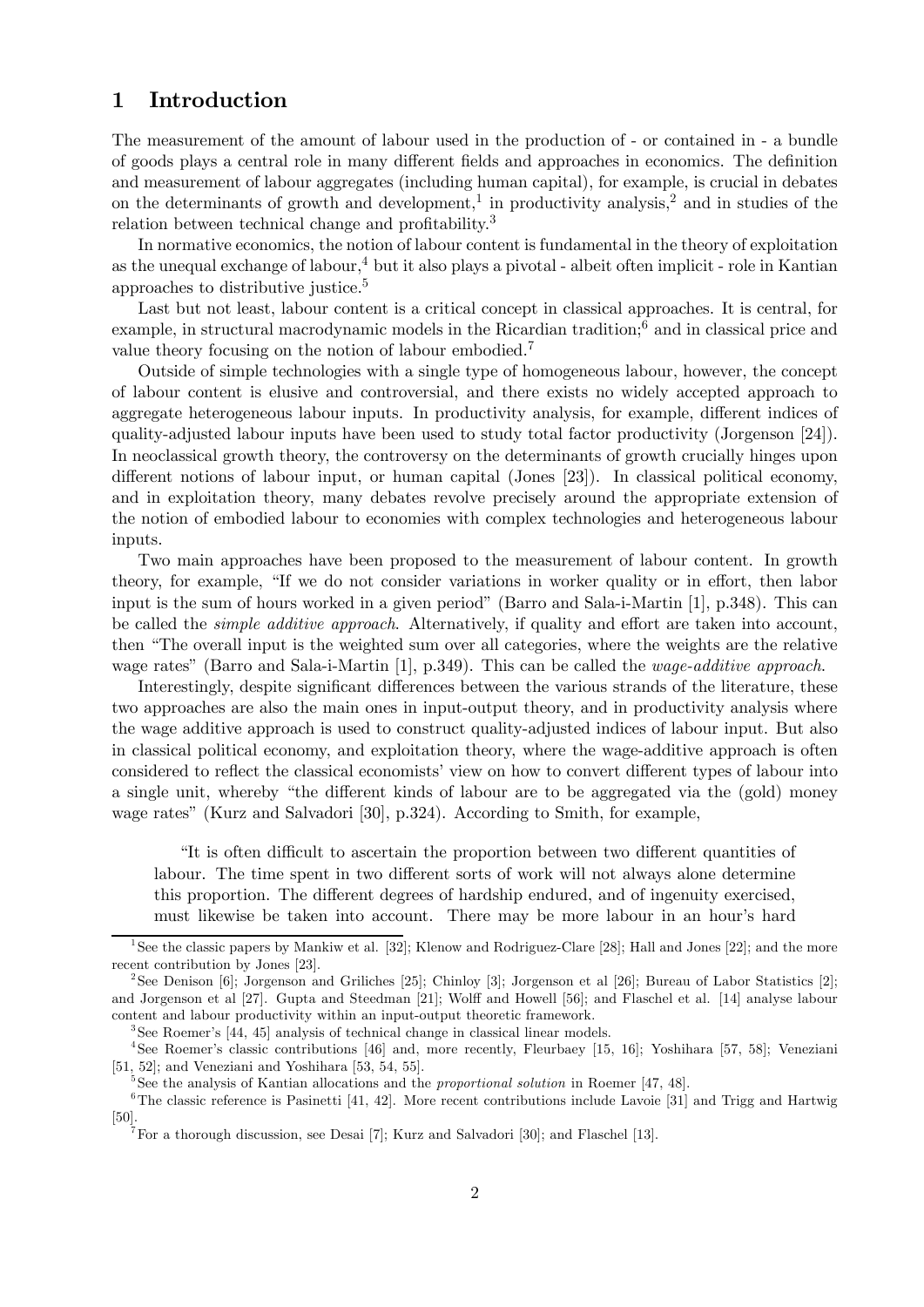work, than in two hours easy business; or in an hour's application to a trade which it cost ten years labour to learn, than in a month's industry, at an ordinary and obvious employment. But it is not easy to find any accurate measure either of hardship or ingenuity. In exchanging, indeed, the different productions of different sorts of labour for one another, some allowance is commonly made for both. It is adjusted, however, not by any accurate measure, but by the higgling and bargaining of the market, according to that sort of rough equality which, though not exact, is sufficient for carrying on the business of common life" (Smith [49], ch. V, pp.34-35).

And one can similarly interpret Ricardo's arguments that "The estimation in which different quantities of labour are held, comes soon to be adjusted in the market with sufficient precision for all practical purposes, and depend much on the comparative skill of the labourer, and intensity of the labour performed" (Ricardo [43], ch. I, section II, p. 11).<sup>8</sup>

More generally, virtually all of the measures of labour input, or labour content proposed in the literature belong to the class of *linear aggregators*: labour aggregates are defined as the weighted sum of heterogeneous labour inputs, where different approaches advocate different weights. In the simple additive and in the wage-additive approaches, for example, the weights are assumed, respectively, to be equal and to coincide with relative wages. In development accounting, however, other proxies of workers' skills - such as schooling duration - are sometimes used to measure efficiency units and convert different types of labour into a single measure (Jones [23]). In productivity analysis, job-based measures of labour skill requirements have also been used (Wolff and Howell [56]). In classical-Marxian approaches, Krause [29] has suggested that the weights be given by the reduction vector, which is defined as the Frobenius eigenvector of the matrix  $H = \langle h_{ij} \rangle$ , where  $h_{ij}$  is the amount of type-i labour required directly or indirectly to reproduce one unit of type-j labour (e.g. in the household and education sectors).9

This paper tackles the issue of the appropriate measure of labour content (henceforth, MLC) for general convex production technologies with heterogeneous labour inputs (described in section 2), by rigorously stating and explicitly discussing some foundational properties that a MLC should satisfy. The purpose is not to adjudicate between alternative approaches and provide the unique appropriate index of labour content for all strands of the literature mentioned above. Rather, we aim to highlight the conceptual foundations of the main approaches and shed light on the implicit assumptions behind different measures. This is, in our view, a fundamental step in order to determine which measure is appropriate in which context.

One key, novel contribution of the paper is methodological: rather than proposing a MLC and comparing it with other measures in the literature, we adopt an axiomatic approach and discuss the appropriate way of measuring labour content starting from first principles. Although this approach is standard in theories of inequality and poverty measurement (Foster [19]), this paper provides the first application of axiomatic analysis to the measurement of labour content and to quality-adjusted indices of labour inputs, and one of the first applications to classical political economy.<sup>10</sup>

By adopting the axiomatic method, we are able to uniquely characterise the class of linear aggregators used in the literature: the generalised additive MLC measures the labour content of a bundle of goods as the weighted sum of the amounts of different types of labour used in production.

<sup>8</sup>Despite some debates on the concept of "abstract labour", the wage-additive measure is consistent also with Marx's ([35], pp.51-2) views on the conversion of complex labour into simple labour, although he refers to a social process, fixed by custom. See Morishima [38] and, especially, recent monetary approaches to classical value theory, such as the 'New Interpretation' (Duménil [9, 10]; Foley [17, 18]; Mohun [37]; Duménil et al. [11]) and the definition of 'actual labour values' by Flaschel [12, 13].

<sup>&</sup>lt;sup>9</sup>But a definition of weights independent of price information has been proposed also by Okishio [39, 40] and Fujimori [20]. For a thorough discussion of the theoretical importance of additivity of labour measures in classical price and value theory, see Flaschel [13].

 $10$ Relevant exceptions include recent analyses of labour productivity (Flaschel et al. [14]) and of exploitation as the unequal exchange of labour (Yoshihara [57]; Veneziani and Yoshihara [53, 54, 55]).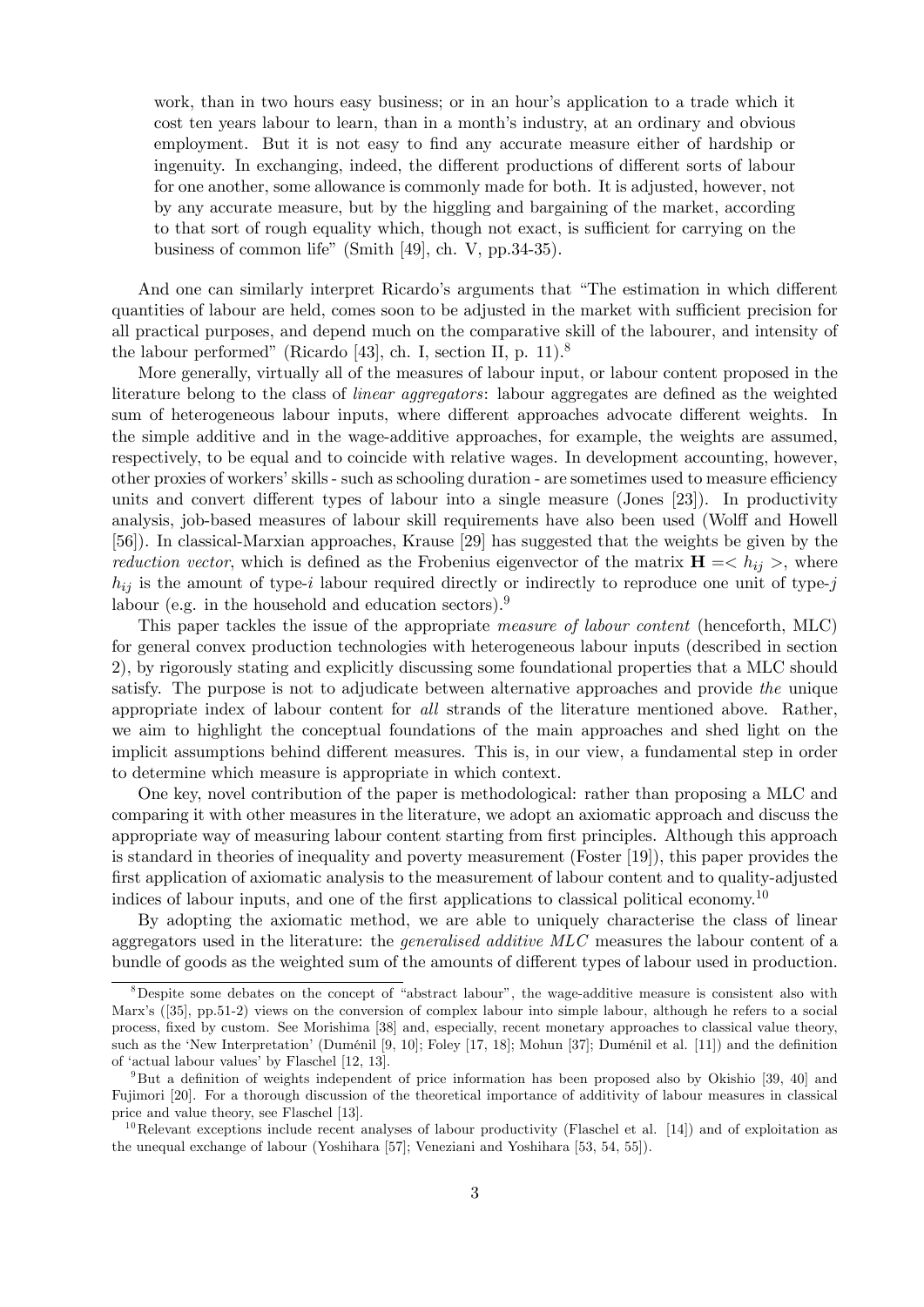This characterisation allows one to precisely identify the common theoretical foundations of all of the main measures proposed in the literature. Alternative approaches to the measurement of labour content can then be conceptualised as special cases of the general additive class of MLCs advocating different additional restrictions to determine the weights.

To be specific, in section 3, a MLC is conceptualised as a binary relation defined over pairs of bundles of goods, associated production activities, and price vectors such that it is possible and meaningful to say that a certain bundle produced with a certain activity at some prices contains more or less labour than another one.

In sections 4 and 5, we study MLCs that are transitive and complete when comparing the labour content of produced goods at given prices - called,  $(p, w)$ -labour orderings. Three axioms are analysed which capture important properties of  $(p, w)$ -labour orderings. Dominance says that if the production of a bundle of goods requires a strictly higher amount of each type of labour, then labour content is strictly higher. Labour trade-offs rules out the possibility that the labour content of any bundle of produced goods is determined only by a single type of labour. Mixture invariance restricts the way in which the measurement of labour content varies when different production techniques are combined.

The first substantive contribution of the paper is the proof that there is only one class of  $(p, w)$ -labour orderings that satisfies these three formally weak and theoretically robust properties (Theorem 1), namely the generalised additive MLC (formally defined in section 4). In other words, setting aside otherwise significant theoretical differences, the three axioms represent the theoretical core of all of the main approaches to labour measurement in the various strands of the literature cited above.

In section 5, we explore the main refinements of the linear approach, and provide two additional characterisations. First, we show that the simple additive MLC is the only measure satisfying Dominance, Mixture invariance, and a strengthening of Labour trade-offs - called Labour Equivalence according to which all types of labour contribute equally to the determination of labour content. Then, we introduce a new axiom, called *Consistency with Progressive Technical Change* which incorporates a classical intuition that capital-using labour-saving technical change should increase labour productivity and decrease labour content. We show that, within the generalised additive class, the wage additive approach is the only one that satisfies this axiom. This confirms the intuition that quality-adjusted measures of labour content capture the relation between technical change and labour productivity in market economies.

Section 6 extends our analysis to comparisons of the labour content of produced goods when prices may change and generalises our previous results. Two additional axioms are introduced. One requires that no lexicographic priority rule is applied among different prices in the comparisons of the labour content across the different prices. The other requires that the comparisons of the labour content are invariant with respect to the scales of the bundles of produced goods and their associated production activities. Theorem 2 shows that suitably modified versions of Dominance, Labour trade-offs, and Mixture invariance, together with these mild conditions, uniquely characterise the generalised additive MLC even when prices may vary. We then provide characterisations of the simple additive and wage additive MLCs in this more general context.

Our results depend on the specific properties chosen, and alternative axioms would yield different MLCs. We think that the axioms formalised in this paper have robust theoretical foundations and impose rather weak restrictions on MLCs. Indeed, they incorporate properties often explicitly or implicitly advocated in the literature. But, perhaps more importantly, we see this inherent indeterminacy of the axiomatic approach as a virtue, rather than a shortcoming, for the explicit statement of the properties that a MLC does, or should satisfy helps to clarify the theoretical foundations and properties of different measures. We return to this issue in the concluding section.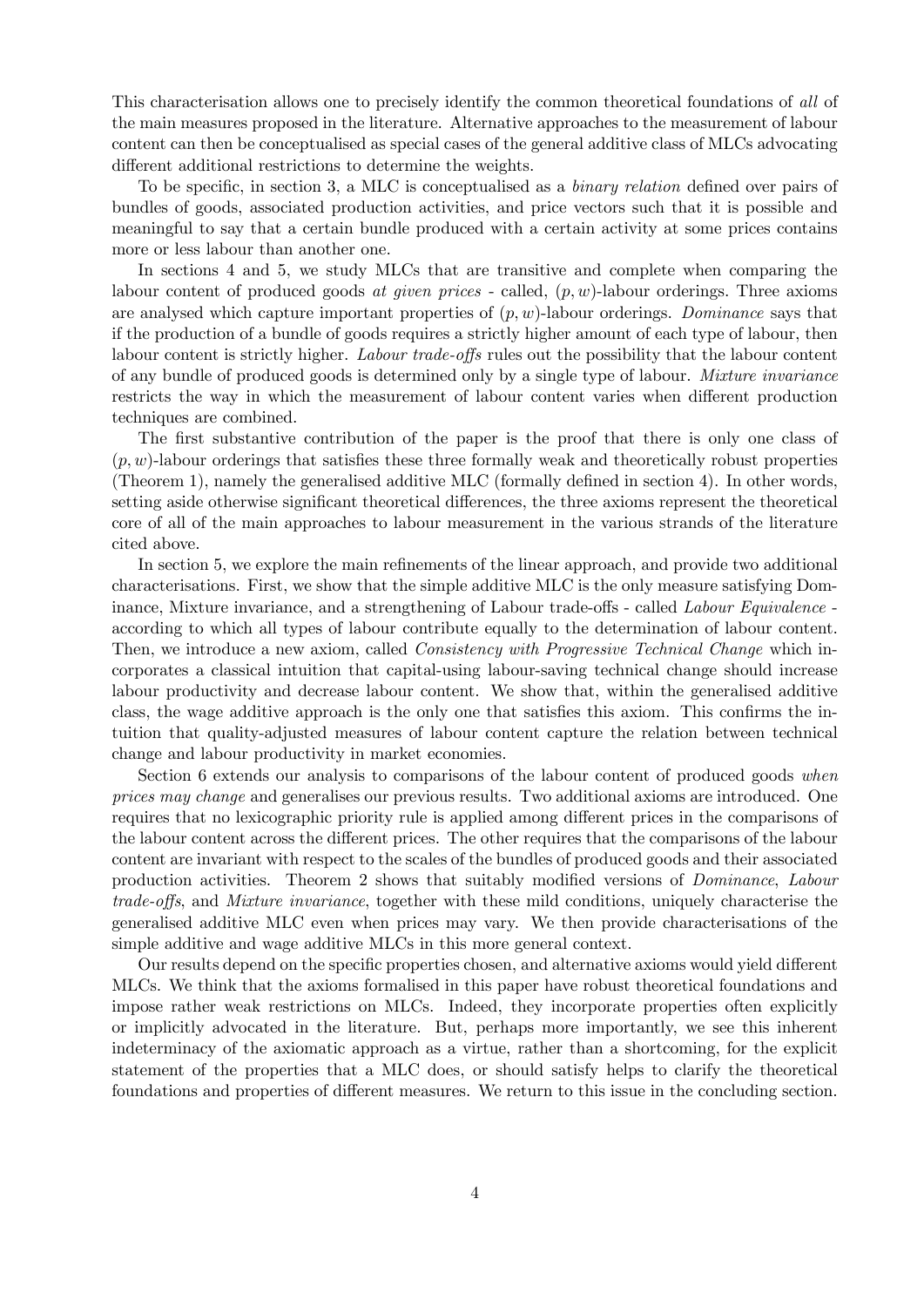#### 2 The basic framework

Consider general economies in which the production of commodities requires produced inputs and different types of labour. There are n produced goods, which may be consumed and/or used as inputs in different production activities. The set of types of labour inputs (potentially) used in production is  $\mathcal{T} = \{1, ..., T\}$ , with generic elements  $\nu, \mu \in \mathcal{T}$ .

For any integer  $m > 0$ , let  $\mathbb{R}^m$  (resp.,  $\mathbb{R}^m_+$ ,  $\mathbb{R}^m_+$ ,  $\mathbb{R}^m_-$ ) denote the (resp., non-negative, strictly positive, non-positive) m-dimensional Euclidean space. Technology is described by a production set  $P \subseteq \mathbb{R}^{2n+T}$  with elements - activities - of the form  $a = (-a_l, -\underline{a}, \overline{a})$ , where  $a_l \equiv (a_{l\nu})_{\nu \in \mathcal{T}} \in \mathbb{R}^T_+$ is a profile of labour inputs measured in hours;  $\underline{a} \in \mathbb{R}^n_+$  are the inputs of the produced goods; and  $\overline{a} \in \mathbb{R}^n_+$  are the *n* outputs.

This modelling of production is quite general and it allows for any type of heterogeneity in labour inputs. The standard production technologies with homogeneous labour are contained as special cases. Different technologies requiring different types of heterogeneous labour can be represented by different production sets P. For instance, differences in labour intensity of each type of labour due to heterogeneous skills or human capital can be formalised as different production sets, since labour input vectors are measured in hours. $^{11}$ 

In what follows, some economically meaningful and weak restrictions are imposed on the admissible class of production technologies.<sup>12</sup> Let  $\mathbf{0} = (0, ..., 0)$  denote the null vector.

**Assumption 0 (A0).** P is a closed convex cone in  $\mathbb{R}^{2n+T}$  and  $0 \in P$ .

**Assumption 1 (A1).** For all  $a \in P$ , if  $\overline{a} \ge 0$  then  $a_l \ge 0$ .

**Assumption 2 (A2).** For all  $c \in \mathbb{R}^n_+$ , there is  $a \in P$  such that  $\overline{a} - \underline{a} \geq c$ . Assumption 3 (A3). For all  $a \in P$ , and for all  $(-a'_l, -\underline{a}', \overline{a}') \in \mathbb{R}_+^T \times \mathbb{R}_+^n \times \mathbb{R}_+^n$ , if  $(-a'_l, -\underline{a}', \overline{a}') \le$ *a* then  $(-a'_l, -\underline{a}', \overline{a}') \in P$ .

These assumptions are rather general and they are standard in all strands of the literature mentioned in the Introduction, including the canonical neoclassical growth model and standard input-output models. A0 allows for general technologies with constant returns to scale. A1 implies that *some* labour is indispensable to produce output.  $\mathbf{A2}$  states that any non-negative commodity vector is producible as net output. A3 is a standard free disposal condition. The set of all production sets that satisfy  $\bf{A0-A3}$  is denoted by  $\mathcal{P}$ .

Let  $p \in \mathbb{R}_+^n$  be the vector of prices of the n produced commodities and let  $w \in \mathbb{R}_+^T$  be the vector of the wages of the T types of labour. At this stage, there is no reason to restrict  $(p, w) \in \mathbb{R}^{n+1}_+$ to be an equilibrium price vector, but in what follows, we shall focus on the economically relevant allocations with a strictly positive wage vector w.

#### 3 Comparing labour content

The main purpose of our analysis is to identify some theoretically relevant and widely shared intuitions about the measurement of labour content, and then analyse what they imply in terms of the appropriate MLC. Consequently, we aim to define axioms that impose restrictions on MLCs that are a priori as weak as possible, from both a formal and a theoretical viewpoint.

Thus, although one may think of many properties that a MLC should possess (including, for example, identifying a meaningful, cardinal amount of labour contained in a bundle), as a starting

 $11$  Alternatively, one may define activity vectors by measuring each type of labour input in efficiency units, so that the amount of type- $\nu$  labour  $a_{l\nu}$  would be the product of labour hours times the *intensity* of this type of labour. All of our results would continue to hold under this approach after appropriate changes in the axiomatic system. A focus on labour time is, however, in line with the literature, and it allows us to clarify the conceptual foundations of existing measures.

<sup>&</sup>lt;sup>12</sup> Vector inequalities: for all  $x, y \in \mathbb{R}^m$ ,  $x \ge y$  if and only if  $x_i \ge y_i$   $(i = 1, \ldots, m)$ ;  $x \ge y$  if and only if  $x \ge y$  and  $x \neq y$ ;  $x > y$  if and only if  $x_i > y_i$   $(i = 1, \ldots, m)$ .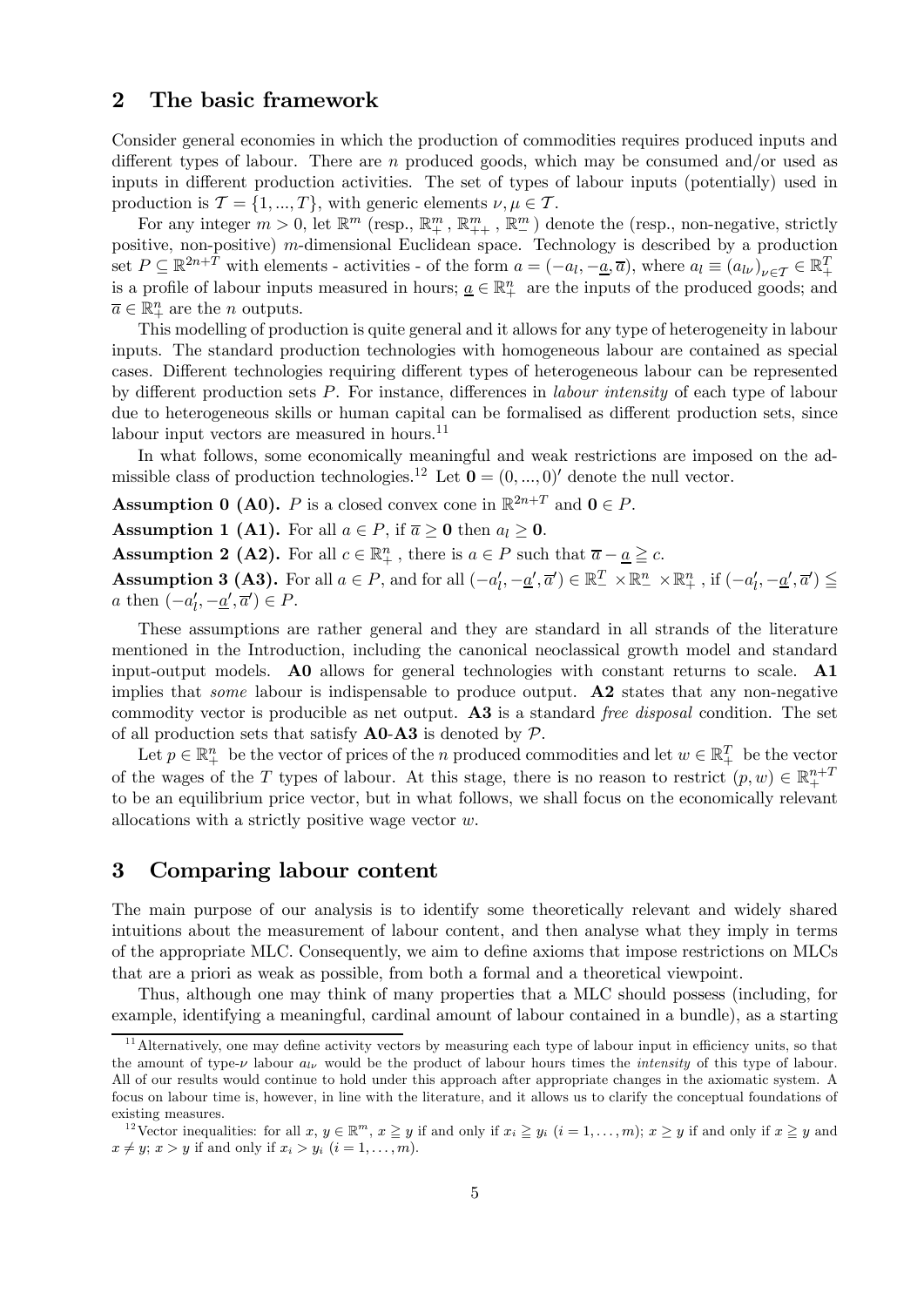point, and consistently with the literature, we simply require that a MLC be able to compare the labour content of produced goods. This choice has two important implications.

First, the existence of an appropriate definition of labour content for non-produced goods is set aside. This is an interesting theoretical question, for example, in environmental economics or in the economics of the household, but it is not the main focus of our analysis. As noted earlier, from an axiomatic perspective, in the first stage of the investigation it is appropriate to restrict the domain of the analysis in order to identify a set of theoretically robust properties and formally weak restrictions that are widely (albeit possibly implicitly) endorsed in the literature.

Second, if a key property of a MLC is to allow one to make meaningful statements of the form: "the bundle of produced goods  $c$  contains more labour than the bundle  $c''$ , then it can be conceptualised as a binary relation.

It is a priori unclear what type of information is necessary in order to make such comparisons. Should only observable variables matter, or rather should one focus on (possibly counterfactual) equilibrium allocations? Should prices enter the definition of labour content? And so on. We adopt the most general approach and allow the MLC to depend on all potentially relevant information.

Formally, we consider *profiles*  $(c, a, p, w)$ , where  $c \in \mathbb{R}^n_+$  is a non-negative bundle of goods producible as net output by using activity  $a \in \phi^P(c) \equiv \{a' \in P \mid \overline{a'} - \underline{a'} \geq c\}$  for some  $P \in \mathcal{P}$  at the price vector  $(p, w) \in \mathbb{R}^{n+T}_+$ . Observe that this notation comprises all the information that is potentially relevant to the measurement of labour content, but it does not imply, for example, that price information must enter the definition of the MLC.

Observe further that very few restrictions are imposed on the variables in the admissible profiles. For example, they might be based purely on actual data, or they might be determined (possibly counterfactually) from optimal, equilibrium behaviour. Indeed, the only restriction imposed on two profiles  $(c, a, p, w)$ ,  $(c', a', p, w)$  is that the vectors c and c' be productively feasible according to some technologies - a and a', respectively, - but a and a' are not even restricted to be in the same production set. In fact, it may be desirable in principle to compare the labour content of one (or more) vectors of net outputs, say, in nations with different technologies, or - in a dynamic perspective - as technology evolves over time.

Let the set of profiles  $(c, a, p, w)$  be denoted by  $\mathcal{CP}$ . Then:

**Definition 1** A measure of labour content is a binary relation  $\geq$  on CP such that for any  $(c, a, p, w)$ ,  $(c', a', p, w) \in \mathcal{CP}$ , vector c produced with a at  $(p, w)$  contains at least as much labour as vector c' produced with a' at  $(p', w')$  if and only if  $(c, a, p, w) \succsim (c', a', p, w)$ .

Definition 1 provides a rigorous, general framework to study MLCs. For the specification of the desirable properties of a MLC can be seen as the identification of a set of axioms capturing different properties of the binary relation  $\gtrsim$  on CP. Note, for example, that Definition 1 imposes no restrictions on the transitivity and completeness of the relation  $\gtrsim$ .<sup>13</sup> This is important because different views can be expressed concerning the comparability of labour content when prices vary, especially if the analysis is not restricted to equilibrium allocations.

Similarly, Definition 1 imposes no restriction on the role of prices in the measurement of labour content. A central question concerns whether prices should enter the definition of labour content and, if so, whether only equilibrium prices should matter. This is a rather controversial issue and various views have been proposed in the literature, depending also on the focus of the analysis. Definition 1 is compatible with different views: at this stage, we simply allow for the *possibility* that the measurement of labour content depends on (equilibrium or disequilibrium) prices. Further, as noted above, by allowing the binary relation  $\succeq$  to be potentially incomplete, Definition 1 allows for the possibility that the measurement of labour content be restricted to comparing bundle/technology pairs  $(c, a)$ ,  $(c', a')$  only at given prices  $(p, w)$ .

<sup>&</sup>lt;sup>13</sup>Let  $x \equiv (c, a; p, w)$ . For any  $x, x', x'' \in \mathcal{CP}$ ,  $\succsim \subseteq \mathcal{CP} \times \mathcal{CP}$  is reflexive if and only if  $x \succsim x$ ; transitive if and only if  $x \gtrsim x'$  and  $x' \gtrsim x''$  implies  $x \gtrsim x''$ ; and *complete* if and only if  $x \gtrsim x'$  or  $x' \gtrsim x$ .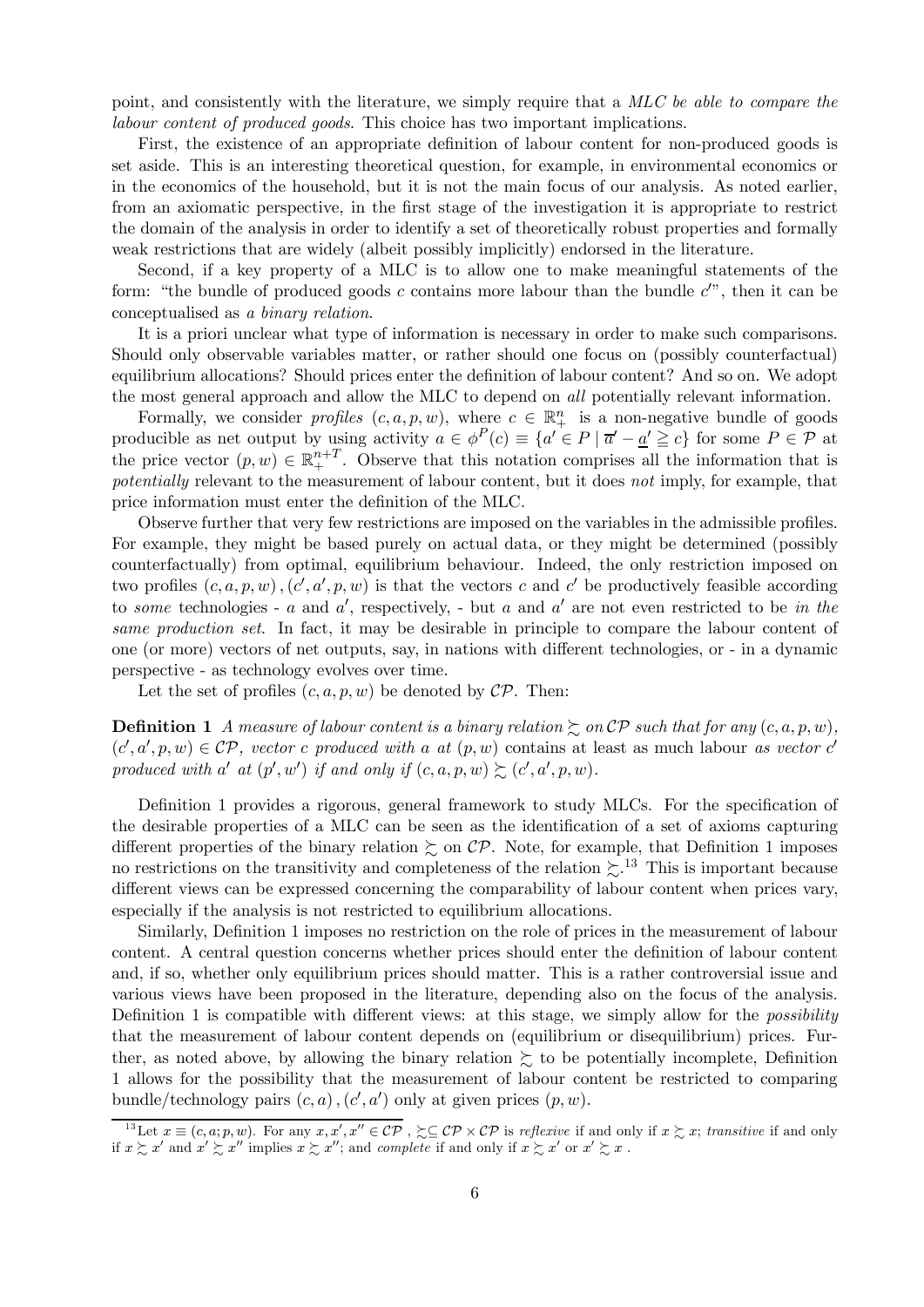The next sections analyse these issues and discuss the desirable properties that  $\succeq$  should possess. In what follows, the asymmetric and the symmetric factors of  $\succeq$  are denoted, respectively, as  $\succ$ and ∼. They stand, respectively, for "contains strictly more labour than" and "contains the same amount of labour as".<sup>14</sup>

#### 4 The foundations of labour measurement

In order to identify some basic, minimal properties that a MLC should satisfy, this section focuses on a subset of the set of possible MLCs by restricting attention to measures that can rank any profiles with the same price vector. Formally:

**Definition 2** For any  $(p, w)$ , a measure of labour content  $\succsim$  on  $\mathcal{CP}$  is a  $(p, w)$ -labour ordering if there exists an ordering  $\succsim_{(p,w)}$  on  $\mathbb{R}^T_+$  such that for any  $(c, a, p, w)$ ,  $(c', a', p, w) \in \mathcal{CP}$ ,  $(c, a, p, w) \succsim$  $(c', a', p, w)$  if and only if  $a_l \succsim_{(p, w)} a'_l$ .

Observe that, because the binary relation  $\succsim_{(p,w)}$  on  $\mathbb{R}^T_+$  is an *ordering*, it is reflexive, transitive and complete. Therefore, Definition 2 implies that, for any given price vector, the MLC should be able to compare any two bundles and when several bundles of produced goods are considered, it should be possible to say which one contains more labour.<sup>15</sup> It may be argued that in general completeness and transitivity are desirable properties for any MLC, and may even be necessary for any consistent evaluation. Definition 2 is less demanding, and possibly less controversial, as it requires these properties to hold only in a given economic environment.<sup>16</sup>

In the rest of this section, we identify some theoretically relevant and formally weak restrictions on  $(p, w)$ -labour orderings. The first property is uncontroversial: it states that, given a price vector  $(p, w)$ , if a bundle of produced goods c requires a strictly higher amount of every type of labour than a bundle  $c'$ , then it contains more labour. Formally:

#### **Dominance** (**D**): For any  $(c, a, p, w)$ ,  $(c', a', p, w) \in \mathcal{CP}$ , if  $a_l > a'_l$ , then  $a_l \succ_{(p,w)} a'_l$ .

It might be argued that, for a given price vector  $(p, w)$ , it should be sufficient for the amount of one type of labour to be strictly greater in  $a_l$  than in  $a'_l$  to conclude that c contains more labour than  $c'$ . This seems reasonable, for example, in an input-output analysis aimed at capturing labour multipliers. This view is not uncontroversial, though. Classical authors, for example, have long argued that some types of labour are inherently unproductive and do not affect the labour content of produced goods. We need not adjudicate this issue here. Given that we aim to lay out some minimal desirable properties of MLCs, it is theoretically appropriate to focus on the weaker, and less controversial, condition D.

The next property states that the MLC should allow for trade-offs between different types of labour used in production. To be precise, for a given price vector  $(p, w)$ , for any pair of labour types  $\nu$  and  $\mu$ , there exist two production activities which only differ in the amount of labour of types  $\nu$  and  $\mu$  used and yield the same labour content, but one of them uses more of type- $\nu$  labour while the other uses more of type- $\mu$  labour.

<sup>&</sup>lt;sup>14</sup>Let  $x \equiv (c, a; p, w)$ . For all  $x, x' \in \mathcal{CP}$ , the asymmetric part  $\succ$  of  $\succsim$  is defined by  $x \succ x'$  if and only if  $x \succsim x'$  if and only if  $x \succsim x'$  and  $x' \succsim x$ ; and the symmetric part  $\sim$  of  $\succcurlyeq$  is defined by  $x$ 

 $15$ It is worth emphasising, again, that Definition 2 does not imply that a MLC must incorporate price information, but only that it can do so.

 $16$ Another property of Definition 2 is worth noting in passing, which is relevant for input-output theory and classical political economy. Although Definition 2 states that the measurement of labour content is based on the direct labour inputs used in production, this does not imply that indirect labour - that is, the labour contained in produced inputs used in the production process - is irrelevant. Indeed, by  $\bf{A0-A3}$ , focusing on the direct labour used to produce c as net output allows one to capture the *total* amount of labour contained in c, namely "the embodied labour - direct and indirect - in producing  $c$  from scratch" (Roemer [46], p.148).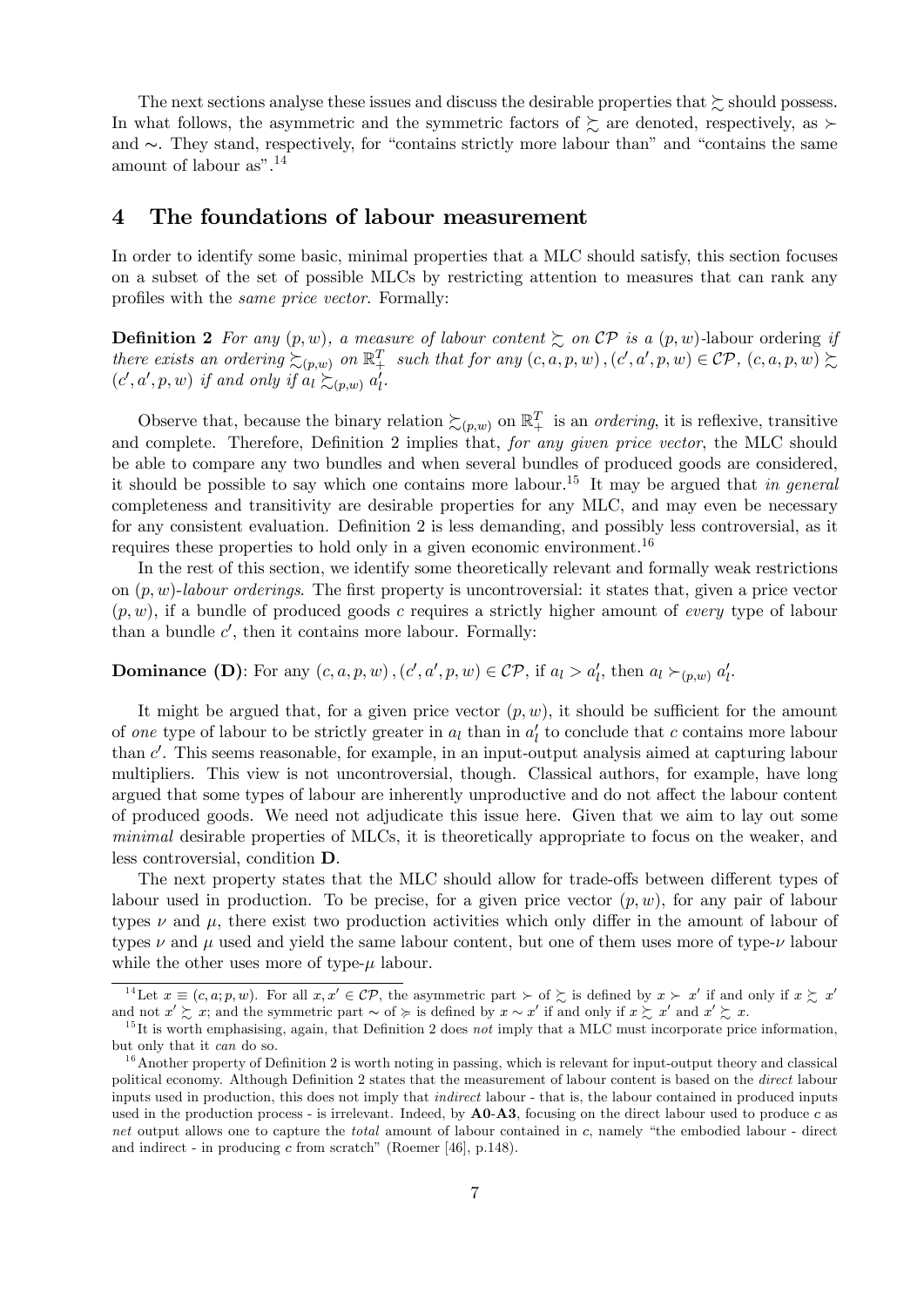**Labour Trade-offs (LT):** For all  $\nu, \mu \in \mathcal{T}$ ,  $\nu \neq \mu$ , there exist  $(c, a, p, w)$ ,  $(c', a', p, w) \in \mathcal{CP}$ , such that  $a_{l\nu} > a'_{l\nu}$ ,  $a_{l\mu} < a'_{l\mu}$ , and  $a_{l\zeta} = a'_{l\zeta}$  for all  $\zeta \neq \nu, \mu$ , and  $a_l \sim_{(p,w)} a'_{l\cdot}$ .

Theoretically, axiom LT rules out the possibility that the labour content of produced goods is always determined by a single type of labour. This does not preclude the possibility that some types of labour have a (possibly much) bigger weight in the determination of labour content than others. Yet, intuitively, if the amount of type-ν labour decreases, there exists a sufficient increase in the amount of type- $\mu$  labour used in production that can conceivably compensate for it in the measurement of labour content. Formally, the axiom imposes a rather weak restriction in that it only requires that, for any pair of labour types  $\nu, \mu \in \mathcal{T}$ , there exists one pair of production activities in the set of all conceivable production techniques which yield the same amount of labour in producing some (possibly different) net output vectors.

The last axiom imposes a minimal requirement of consistency in labour measurement. It states that, for a given price vector  $(p, w)$ , if two vectors of labour inputs dominate (in terms of corresponding labour content) another pair of vectors, then convex combinations of the former should dominate convex combinations of the latter.

Mixture Invariance  $(MI)$ : Let  $(c, a, p, w)$ ,  $(c', a', p, w)$ ,  $(\tilde{c}, \tilde{a}, p, w)$ ,  $(\tilde{c}', \tilde{a}', p, w) \in \mathcal{CP}$ . Given  $\tau \in (0,1)$ , let  $a_l^{\tau} = \tau a_l + (1-\tau) \tilde{a}_l$  and  $a_l^{\prime \tau} = \tau a_l^{\prime} + (1-\tau) \tilde{a}_l^{\prime}$ . Then,  $a_l^{\tau} \succ_{(p,w)} a_l^{\prime \tau}$ , whenever  $a_l \succ_{(p,w)} a'_l$  and  $\widetilde{a}_l \succsim_{(p,w)} \widetilde{a}'_l$ .

To see why MI is a desirable property, suppose that both a and  $\tilde{a}$  produce bundle c as net output, while a' and  $\tilde{a}'$  produce  $c'$ .<sup>17</sup> If **MI** were violated, then it would be possible to conclude that, overall, c' contains more labour than c when, say, a proportion  $\tau \in (0,1)$  of the firms use a and a' to produce, respectively, c and c' (and a proportion  $(1 - \tau)$  use  $\tilde{a}$  and  $\tilde{a}'$  to produce, respectively, c and c'), even though for each individual activity a and  $a'$ , c contains more labour than c', and the same holds for  $\tilde{a}$  and  $\tilde{a}'$ . Or, consider firms 1 and 2 producing, respectively, c and c', and suppose that firm 1 (respectively, 2) uses technique a for a part  $\tau \in (0,1)$  of the year and  $\tilde{a}$  for the rest of the year (respectively,  $a'$  and  $\tilde{a}'$ ). Then it would be possible to conclude that, overall, the labour contained in 1's net output is lower than that contained in 2's, despite the fact that in each part of the production period the opposite holds.

Observe that MI restricts the way in which a MLC ranks mixtures, starting from original profiles. However, it does not require that the amount of labour in a bundle should remain the same, nor does it impose significant restrictions on the way in which such amount should vary.<sup>18</sup>

The three axioms are formally weak and the previous arguments suggest that they incorporate theoretically desirable properties. Indeed, all of the main approaches proposed in the literature satisfy them. It is immediate to see, for example, that the MLCs used in standard productivity analysis, or in the debates on the determinants of growth and development all satisfy D, LT and MI. Although it is less evident, the same holds for the standard definition of labour content in inputoutput theory. To see this, let the Leontief technology with a  $n \times n$  non-negative and productive matrix, A, and a  $1 \times n$  positive vector, L, of homogeneous labour requirements be represented by

$$
P_{(A,L)} \equiv \left\{ a \in \mathbb{R}_- \times \mathbb{R}_-^n \times \mathbb{R}_+^n \mid \exists x \in \mathbb{R}_+^n : a \leq (-Lx, -Ax, x) \right\},\,
$$

and let  $\mathcal{P}_{(A,\mathcal{L})} \subset \mathcal{P}$  be the set of all conceivable Leontief technologies.

In input-output theory and classical approaches, the vector of labour multipliers is defined as  $v = L(I - A)^{-1}$  and, for any  $(c, a, p, w) \in \mathcal{CP}_{(A, \mathcal{L})}$  such that  $a = (-Lx, -Ax, x)$  and  $c =$  $(I - A)x$ , the labour content of c is defined as  $vc = Lx$ . It is then possible to show that this

<sup>&</sup>lt;sup>17</sup>A similar, albeit less transparent, argument holds if  $c \neq \tilde{c}$  and  $c' \neq \tilde{c}'$ .

<sup>&</sup>lt;sup>18</sup>Note also that, by the definition of the universal set  $\mathcal{P}$ , for all  $a_i, \tilde{a}_i$ , such that  $(c, a; p, w)$ ,  $(\tilde{c}, \tilde{a}; p, w) \in \mathcal{CP}$  and for all  $\tau \in (0, 1)$ , there exists a profile  $(c^{\tau}, a^{\tau}; p, w) \in \mathcal{CP}$  such that  $a_i^{\tau} = \tau a_i + (1 - \tau) \tilde{a}_i$ .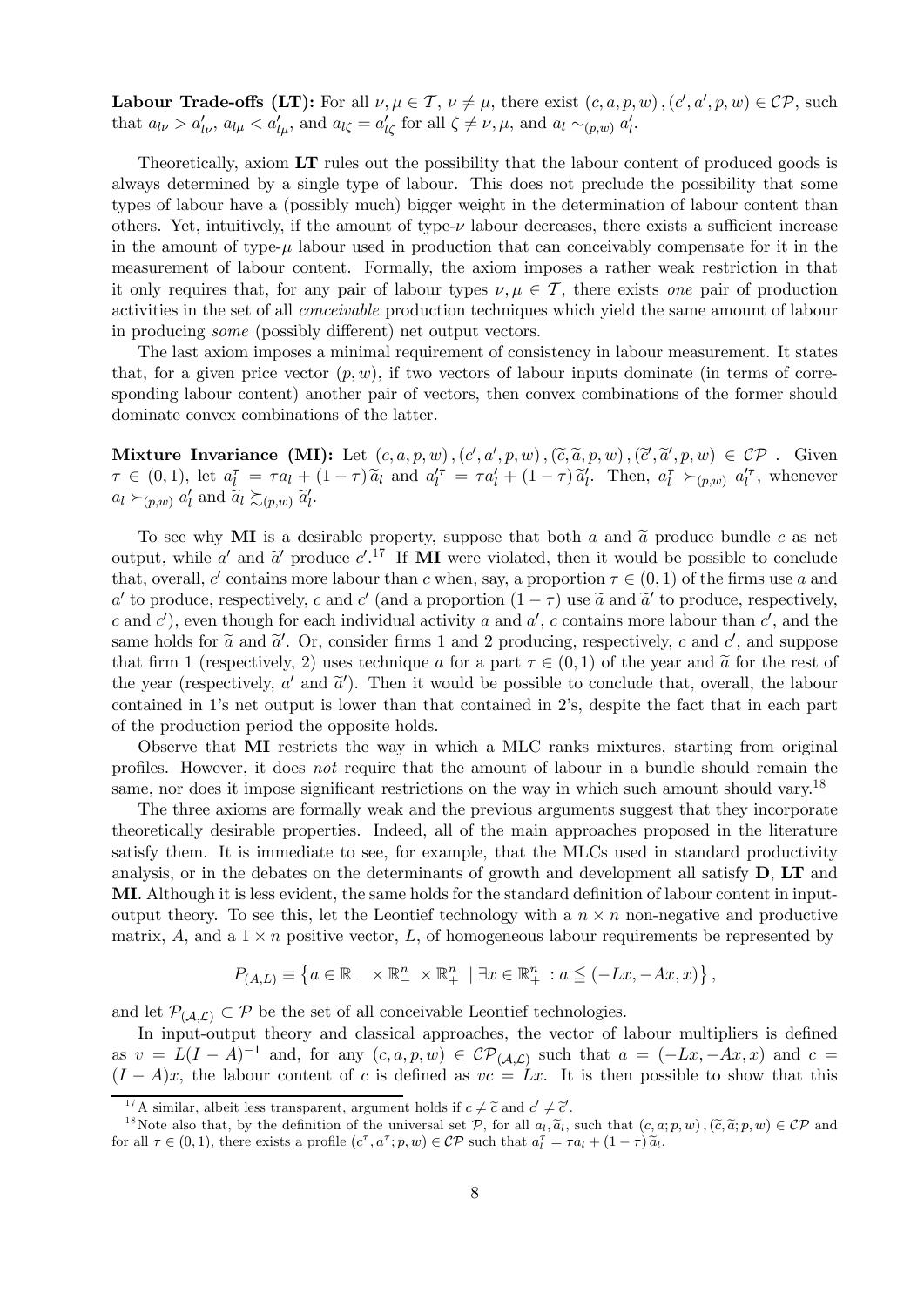MLC satisfies the axioms. To see that **D** is met, note that for any  $(c, a, p, w)$ ,  $(c', a', p, w) \in$  $\mathcal{CP}_{(\mathcal{A},\mathcal{L})}, Lx > L'x'$  immediately implies  $a_l \succ_{(p,w)} a'_l$ . To see that **MI** is satisfied, consider  $(c, a, p, w), (c', a', p, w), (\tilde{c}, a, p, w), (\tilde{c}', a', p, w) \in \mathcal{CP}_{(\mathcal{A}, \mathcal{L})}$  such that  $Lx > L'x'$  and  $L\tilde{x} \geq L'\tilde{x}'$ . Then, for any  $\tau \in (0,1)$ ,  $a_l^{\tau} = \tau Lx + (1-\tau)\tilde{L}\tilde{x} > a_l^{\prime \tau} = \tau L'x' + (1-\tau)\tilde{L}'\tilde{x}'$ , and so  $a_l^{\tau} >_{(p,w)} a_l^{\prime \tau}$ . Finally, because there is only one type of labour, LT is vacuously satisfied.

Our main result states that if one endorses D, LT and MI, then one must conclude that the labour content of a bundle of produced goods should be measured as the weighted sum of the amount of time of different types of labour spent in its production. Formally:

**Definition 3** For any  $(p, w)$ , a  $(p, w)$ -labour ordering  $\succsim$  on  $\mathcal{CP}$  is generalised additive if there is some strictly positive vector  $\sigma_{(p,w)} \in \mathbb{R}_{++}^T$  such that for all  $(c, a, p, w)$ ,  $(c', a', p, w) \in \mathcal{CP}$ ,  $a_l \succsim_{(p,w)} a'_l$ <br>if and only if  $\sigma_{(p,w)} a_l = \sum_{\nu \in \mathcal{T}} \sigma_{(p,w)}^{\nu} a_{l\nu} \geq \sum_{\nu \in \mathcal{T}} \sigma_{(p,w)}^{\nu} a'_{l\nu} = \sigma_{(p,w)} a'_l$ .

Theorem 1 demonstrates that the only measures that satisfy all axioms are indeed generalised additive.<sup>19</sup>

**Theorem 1** A  $(p, w)$ -labour ordering  $\geq$  on  $\mathcal{CP}$  satisfies **Dominance**, **Labour Trade-offs**, and **Mixture Invariance** if and only if it is generalised additive.

Although Theorem 1 does not uniquely characterise a MLC, it does identify a class of measures which share an important property: the labour content of a vector of net outputs is a weighted sum of the amounts of different types of labour used to produce them. This additive structure is often considered either as a fundamental property of a MLC and thus implicitly postulated as an axiom, or as the consequence of marginal product pricing in perfectly competitive markets. Instead, additivity is here derived as a result starting from more foundational principles that are directly related to the properties of labour measurement, without any assumptions on market structure, equilibrium pricing, or the existence of differentiable production functions.

Although the main contribution of this paper is conceptual, it is worth noting that, from a purely formal viewpoint, Theorem 1 provides an independent characterisation of the so-called weak weighted utilitarian ordering which is analysed in social choice theory in the context of evaluating welfare profiles.<sup>20</sup> Indeed, axioms  $D$ , LT and MI are analogous to well-known Paretian, anonymity and independence properties in social choice theory. However, the similarity is purely at the formal level: the interpretation and justification are completely different, and indeed some of the axioms are more defensible in the context of the measurement of labour content than in welfare economics. Diamond's [8] classic critique of utilitarianism, for example, is based on the rejection of independence (or 'sure thing') principles analogous to MI. For 'mixing' welfare across different individuals may produce ethically relevant effects.<sup>21</sup> Clearly, this normative argument does not apply to the measurement of labour content.

#### 5 Labour content: refinements

Axioms D, LT, and MI are all independent of price information: for any given prices and wages  $(p, w)$ , they focus on productive conditions and impose rather weak restrictions on the measurement of labour content. Nonetheless, they are sufficient to identify one class of MLCs which share an

 $19$ All formal proofs can be found in Appendix A.

 $^{20}$  Actually, standard results in social choice theory highlight the robustness of the main conclusions of this paper. For it is well-known that weak weighted utilitarianism can be characterised based on various different sets of axioms, focusing for example on invariance conditions. See d'Aspremont ([4], Theorem 3.3.5, p.51), d'Aspremont and Gevers ([5], Theorem 4.2, p.509), Mitra and Ozbek ([36], Theorem 2, p.14). The axioms used in Theorem 1, however, are more intuitive and economically meaningful in the context of the measurement of labour content.

 $21$  For a discussion, see Mariotti and Veneziani [33, 34].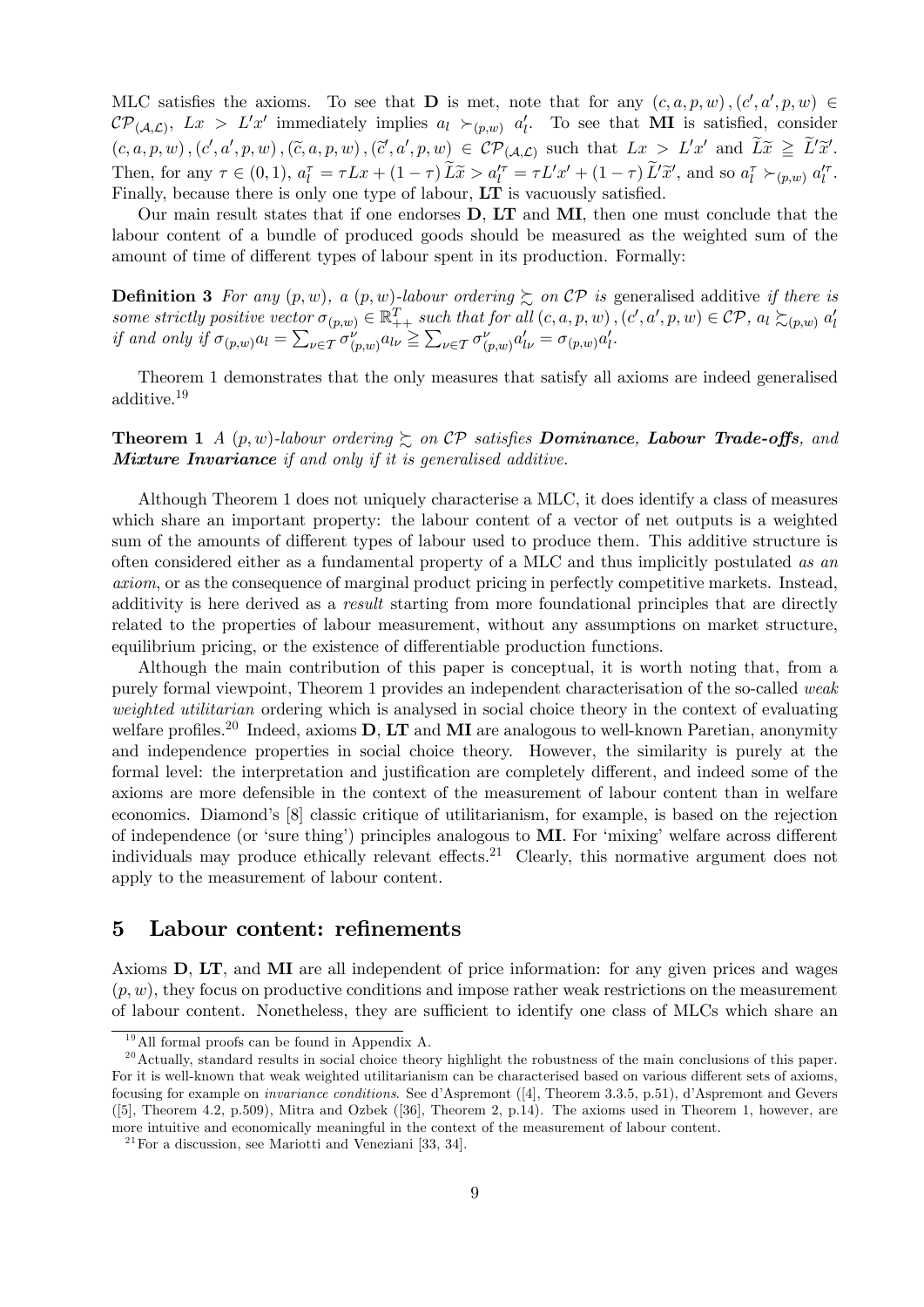important and intuitive property — namely, additivity in labour amounts. Indeed, Theorem 1 highlights the common theoretical foundations and the shared intuitions behind all of the main approaches. In this section, we explore further restrictions that allow us to characterise the two main approaches in the literature — namely, the simple additive MLC and the wage-additive MLC — within the class identified by Theorem 1. Formally:

**Definition 4** For any  $(p, w)$ , a  $(p, w)$ -labour ordering  $\succsim$  on  $\mathcal{CP}$  is additive if, for all  $(c, a, p, w)$ ,  $(c', a', p, w) \in \mathcal{CP}$ ,  $a_l \succsim_{(p,w)} a'_l$  if and only if  $\sum_{v \in \mathcal{T}} a_{lv} \geq \sum_{v \in \mathcal{T}} a'_{lv}$ .

**Definition 5** For any  $(p, w)$ , a  $(p, w)$ -labour ordering  $\geq$  on CP is wage additive if, for all  $(c, a, p, w)$ ,  $(c', a', p, w) \in \mathcal{CP}$ ,  $a_l \succsim_{(p,w)} a'_l$  if and only if  $\sum_{\nu \in \mathcal{T}} w_{\nu} a_{l\nu} \geq \sum_{\nu \in \mathcal{T}} w_{\nu} a'_{l\nu}$ .

The key intuition behind the *additive* approach is that all types of labour contribute equally to the determination of labour content. This can be captured formally by the following strengthening of LT.

**Labour Equivalence (LE):** For all  $(c, a, p, w)$ ,  $(c', a', p, w) \in \mathcal{CP}$  such that  $a_{l\nu} = a'_{l\mu}$ ,  $a_{l\mu} = a'_{l\nu}$ , some  $\nu, \mu \in \mathcal{T}$ , and  $a_{l\zeta} = a'_{l\zeta}$  for all  $\zeta \neq \nu, \mu, a_{l} \sim_{(p,w)} a'_{l}$ .

The next result states that the combination of  $D$ , MI, and  $LE$ , implies that the labour content of a bundle of produced goods should be measured as the total amount of hours of labour of different types spent in its production.

#### Corollary 1 A  $(p, w)$ -labour ordering  $\gtrsim$  on CP satisfies **Dominance**, **Labour Equivalence**, and Mixture Invariance if and only if it is additive.

A characterisation of the wage-additive approach is less straightforward. Rather different arguments are used in various strands of the literature in order to justify the adoption of relative wage rates to aggregate heterogeneous labour, and so it is difficult to find a single axiom capturing the intuitions common to all theoretical approaches. In what follows, we analyse one such condition which aims to capture the relation between technical change and labour content in capitalist economies. For the relation between labour aggregates and productivity is central in all of the strands of the literature mentioned above, which emphasise the effect of capitalist behaviour and technological progress on labour productivity.

Our axiom is one - particularly clear and intuitive - way of formalising the relation between (cost reducing) technical change and labour content, which is specifically rooted in the classical tradition.<sup>22</sup> Thus, our analysis provides a different perspective on the intuitions behind the wage additive approach. For the latter is often justified using the standard production model and assuming marginal productivity pricing of labour in perfectly competitive markets. On the contrary, our axiomatic analysis is independent of any assumptions on market structure and on differentiability of production functions and provides an alternative justification focusing on the kind of information that the MLC should capture.

The axiom generalises an insight first proved rigorously by Roemer ([44]; see also Roemer [45] and Flaschel et al. [14]): any profitable (i.e., cost-reducing at current prices) technical change that is capital-using and labour-saving is progressive, that is, it leads to a decrease in labour content (and an increase in labour productivity). In the context of the standard Leontief models in which these results are derived, the definition of labour content is uncontroversial and so this

 $22$ <sup>22</sup>The link between labour content and labour productivity, for example, is central in Marx's theory: "In general, the greater the productiveness of labour, the less is the labour-time required for the production of an article, the less is the amount of labour crystallised in that article, and the less is its value; and vice versa. The value of a commodity, therefore, varies directly as the quantity, and inversely as the productiveness, of the labour incorporated in it" (Marx [35], p.48).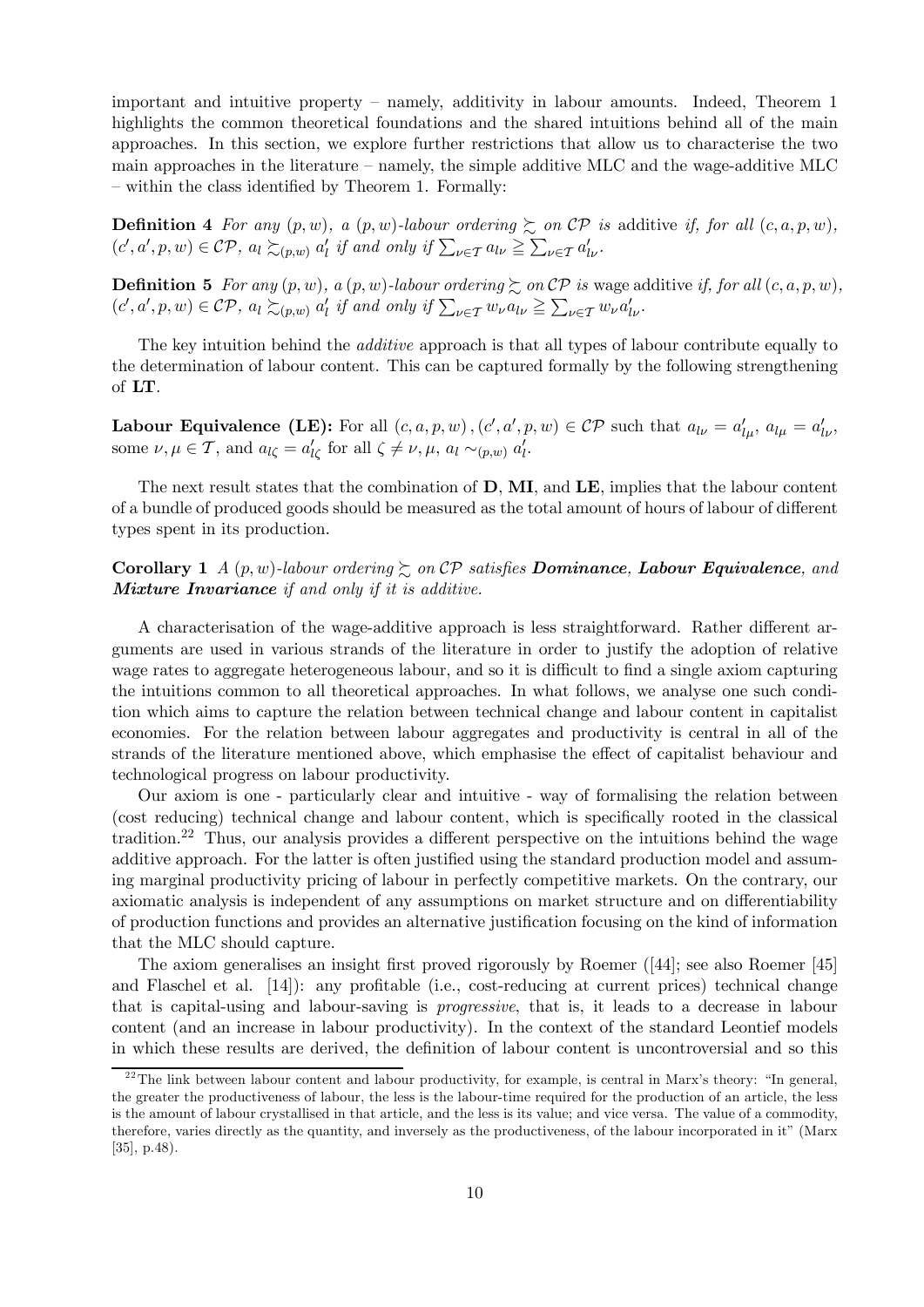insight is obtained as a result. However, the theoretical relevance of the link between technical change, productivity and labour content in the literature is arguably such that its epistemological status is as a postulate: the appropriate MLC is one which preserves the link between profitable innovations and labour productivity and labour content. Suppose that profitable capital-using and labour-saving technical changes — that are proved to be progressive in simple Leontief production economies with homogeneous labour — turn out to lose this property under a specific generalisation of the standard MLC in a broader class of economies. This would arguably suggest that the specific MLC adopted does not properly capture labour content, rather than proving a breakdown in the link between technical change and labour productivity in more general economies.

For all  $\mathcal{P}' \subseteq \mathcal{P}$ , and all  $c \in \mathbb{R}^n_+$ , let  $\phi^{\mathcal{P}'}(c) \equiv \left\{ a' \in \mathbb{R}^{T+n}_- \times \mathbb{R}^n_+ \mid \exists P' \in \mathcal{P}' : a' \in \phi^{P'}(c) \right\}$ . The next axiom captures the labour-reducing effect of profitable capital-using technical change.

Consistency with Progressive Technical Change (CPTC): For any  $(p, w) \in \mathbb{R}^{n+T}_+$ , there exist a profile  $(c, a, p, w) \in \mathcal{CP}$  with  $c \geq 0$ ,  $a \in P$ ,  $P \in \mathcal{P}$ , a neighbourhood  $\mathcal{N}(P) \subseteq \mathcal{P}$ , and a neighbourhood  $\mathcal{N}(a) \subseteq \mathbb{R}^{T+n}_+ \times \mathbb{R}^n_+$  of a such that  $\mathcal{N}'(a) \equiv \left[\mathcal{N}(a) \cap \phi^{\mathcal{N}(P)}(c)\right] \setminus \{a\}$  is a neighbourhood of a excluding a itself and for all  $a' \in \mathcal{N}'(a)$ , if  $p\underline{a} + wa_1 > p\underline{a}' + wa'_1$  and  $\underline{a} \leq \underline{a}'$ , then  $a_l \succ_{(p,w)} a'_l$ .

Several features of CPTC are worth noting. Firstly, the standard definition of labour content in Leontief models with homogeneous labour satisfies CPTC in  $\mathcal{CP}_{(\mathcal{A},\mathcal{L})}$ . To see this, given a price vector  $(p, w) \in \mathbb{R}^{n+1}_+$ , consider any  $(c, a, p, w)$ ,  $(c, a', p, w) \in \mathcal{CP}(\mathcal{A}, \mathcal{L})$ , such that  $a = (-a_l, -Ax, x)$ and  $a' = (-a'_l, -A'x', x')$ , where  $a \in P_{(A,L)}$  and  $a' \in P_{(A',L')}$ . Suppose that labour intensity is identical at a and at a'. Then, without loss of generality, we can set  $Lx = a_l$  and  $L'x' = a'_l$ . In this setting, if  $pAx + wLx > pA'x' + wL'x'$  and  $Ax \leq A'x'$ , then  $Lx > L'x'$  and so  $a_l \succ_{(p,w)} a'_l$ .

Secondly, the axiom focuses exclusively on innovations that (weakly) increase the amount of all physical inputs used in a given process. As a general definition of profitable capital-using technical progress, this may be considered too restrictive. However, our aim is not to provide a general theory of technological change, and in the context of an axiomatic analysis of MLCs, focusing on a smaller set of innovations imposes weaker restrictions.

Thirdly, although no condition is explicitly imposed on labour inputs, the changes considered are, in a relevant sense, labour-saving. To see this, suppose that there is only one type of homogeneous labour. In this case,  $p\underline{a} + wa_l > p\underline{a}' + wa'_l$  and  $\underline{a} \leq \underline{a}'$  imply that  $a_l > a'_l$ , and so technical change is labour-saving. In economies with heterogeneous labour, cost-reducing and capital-using technical changes are not necessarily labour-saving for all types of labour. In other words,  $p\underline{a} + wa_l > p\underline{a}' + wa'_l$  and  $\underline{a} \leq \underline{a}'$  do not imply  $a_l > a'_l$ . However, the changes considered in CPTC do imply that the amount of at least one type of labour decreases, that is  $a_{l\nu} > a_{l\nu}^{\prime}$  for some  $\nu \in \mathcal{T}$ , and even if the amount of some labour input increases, this is more than outweighed by decreases in other types of labour. Thus, the axiom nicely captures, for example, some classic Marxian insights about the nature of technical change in market economies (Marx [35], chapter 23): capitalist dynamics always encourages capitalists to implement cost-reducing and capital-using technical change in order to reduce labour demand, which results in a reduction of labour costs.

Fourthly, the axiom focuses on innovations that change the technological conditions of the production of a *given* net output vector c. This is theoretically intuitive, and it makes the axiom weaker, but our key result remains valid even if **CPTC** is strengthened to hold for any  $(c, a, p, w), (c', a', p, w) \in \mathcal{CP}$ , and allowing for the possibility that  $c \neq c'$ .

Finally, **CPTC** focuses on innovations that are cost-reducing at current prices: the effect of technical change on prices and wages is ignored. This is standard in the literature on progressive technical change (e.g., Morishima [38]; Roemer [44, 45]; Flaschel et al. [14]).

The next result states that if one endorses **CPTC** together with **D**, **LT** and **MI**, then one must conclude that the labour content of a bundle of produced goods should be measured as the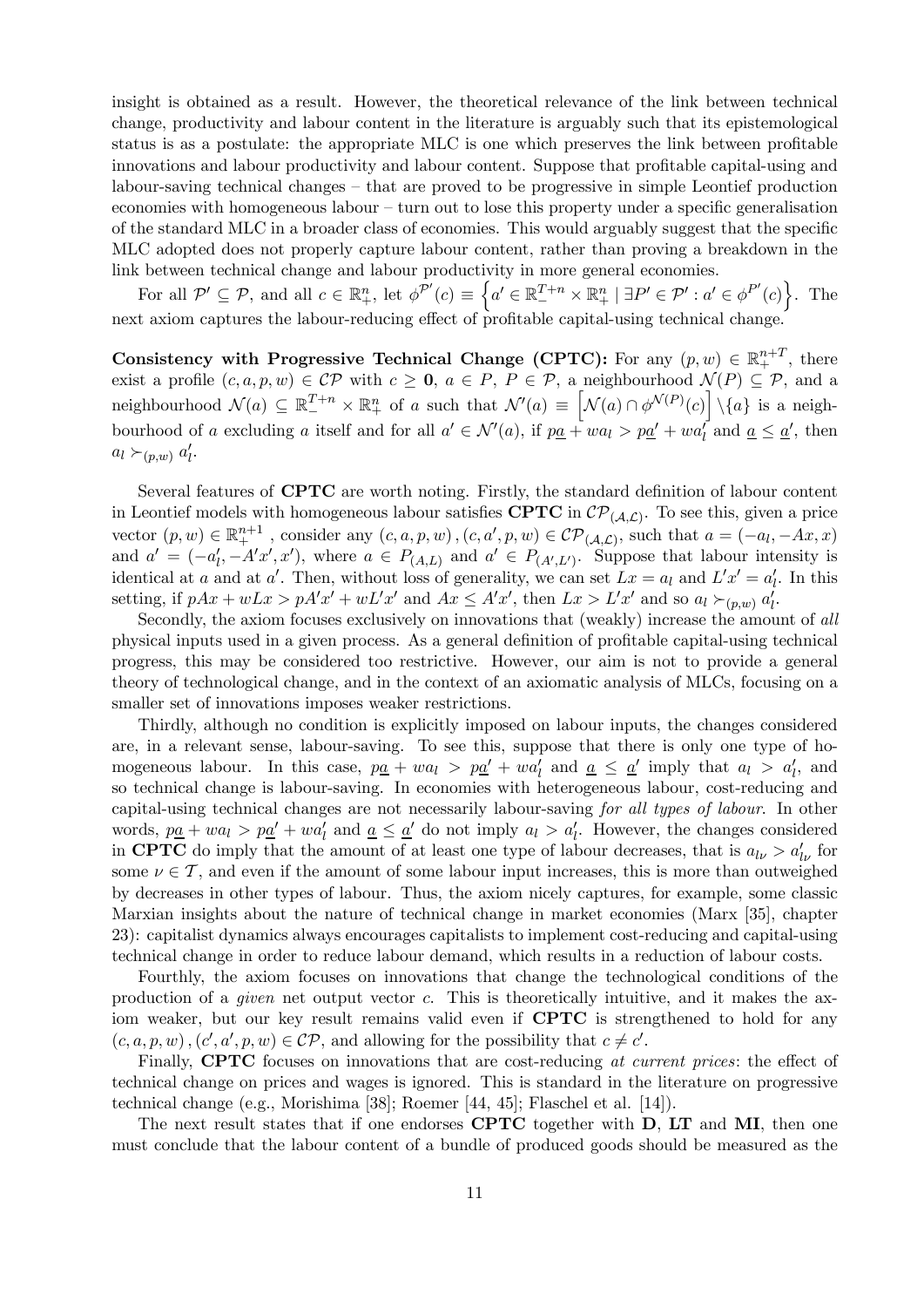weighted sum of the different types of labour used in its production, with the weights given by relative wages.

Corollary 2 A  $(p, w)$ -labour ordering  $\gtrsim$  on CP satisfies Dominance, Labour Trade-offs, Mixture Invariance, and Consistency with Progressive Technical Change if and only if it is wage additive.

By Corollary 2, if a small number of widely (albeit often implicitly) accepted principles of labour measurement with sound theoretical foundations are adopted, which impose rather weak formal restrictions on MLCs, then the vexed issue of how to convert different types of labour into a single measure has a unique, simple and intuitive answer: relative wages should be used to homogenise different types of labour.

Corollary 2 provides rigorous axiomatic foundations to the standard practice of measuring labour inputs based on wage costs in the input-output literature as well as in empirical studies on total factor productivity and growth. It is also consistent with the views of classical political economy on the conversion of complex labour into simple labour. Indeed, Corollary 2 suggests that the wage additive measure is the appropriate generalisation of the standard MLC universally used in linear economies with homogeneous labour. For the wage additive measure reduces to the standard MLC in those economies and, as shown above, the standard MLC satisfies all of the axioms on the set  $\mathcal{CP}_{(\mathcal{A},\mathcal{L})} \subset \mathcal{CP}$ , for a given price vector.

#### 6 A generalisation

Theorem 1 characterises a measure that allows one to compare any pairs of produced bundles, at given prices. Formally, the MLC is transitive and complete over profiles  $(c, a, p, w)$ ,  $(c', a', p', w') \in$ CP such that  $(p, w) = (p', w')$ . However, it is silent whenever profiles with  $(p, w) \neq (p', w')$  are considered. This section analyses whether our results can be extended to hold for any profiles  $(c, a, p, w), (c', a', p', w') \in \mathcal{CP}.$ 

As a first step, we simply reformulate the three core axioms presented in section 4 as restrictions on the MLC  $\succeq \mathcal{CP} \times \mathcal{CP}$ , without assuming the latter to be a  $(p, w)$ -labour ordering.

**Dominance (D)**: For any  $(c, a, p, w)$ ,  $(c', a', p, w) \in \mathcal{CP}$ , if  $a_l > a'_l$  then  $(c, a, p, w) \succ (c', a', p, w)$ .

**Labour Trade-offs (LT):** For all  $\nu, \mu \in \mathcal{T}$ ,  $\nu \neq \mu$ , and all  $(p, w) \in \mathbb{R}^{n+T}$ , there are  $(c, a, p, w)$ ,  $(c', a', p, w) \in$  $\mathcal{CP}$ , such that  $a_{l\nu} > a'_{l\nu}$ ,  $a_{l\mu} < a'_{l\mu}$ , and  $a_{l\zeta} = a'_{l\zeta}$  for each  $\zeta \neq \nu, \mu$ , and  $(c, a, p, w) \sim (c', a', p, w)$ .

Mixture Invariance  $(MI)$ : Let  $(c, a, p, w)$ , $(c', a', p, w)$ , $(\tilde{c}, \tilde{a}, p, w)$ , $(\tilde{c}', \tilde{a}', p, w) \in \mathcal{CP}$ . Given  $\tau \in (0,1)$ , let  $a_l^{\tau} = \tau a_l + (1-\tau) \tilde{a}_l$  and  $a_l^{\prime \tau} = \tau a_l^{\prime} + (1-\tau) \tilde{a}_l^{\prime}$ . Then,  $(c^{\tau}, a^{\tau}, p, w) \succ (c^{\prime \tau}, a^{\prime \tau}, p, w)$ holds, whenever  $(c, a, p, w) \succ (c', a', p, w)$  and  $(\tilde{c}, \tilde{a}, p, w) \succsim (\tilde{c}', \tilde{a}', p, w)$ .

In order to generalise Theorem 1, we introduce some additional properties. The first one states that different profiles should not be ordered lexicographically focusing only on the prices of commodities, or on the vector of wages. The labour content of a bundle of goods c, produced as net output using activity a, at a price vector  $(p, w)$  should not be strictly more (or less) than the labour content of all other bundles  $c'$ , produced as net output using any activity  $a'$ , at a different price vector  $(p', w')$ . Formally:

**Minimal Equivalence (ME)**: For any  $(p, w)$ ,  $(p', w') \in \mathbb{R}^{n+T}_+$ , there exist two profiles  $(c, a, p, w)$ ,  $(c', a', p', w') \in \mathcal{CP}$  with  $a_{l\nu} = a_{l\mu} > 0$  and  $a'_{l\nu} = a'_{l\mu} > 0$  for any  $\nu, \mu \in \mathcal{T}$ , such that  $(c, a, p, w) \sim$  $(c', a', p', w')$ .

Axiom ME imposes quite a weak restriction on the MLC as it only requires the existence of one pair of profiles that are indifferent for any two different price vectors. Moreover, the activity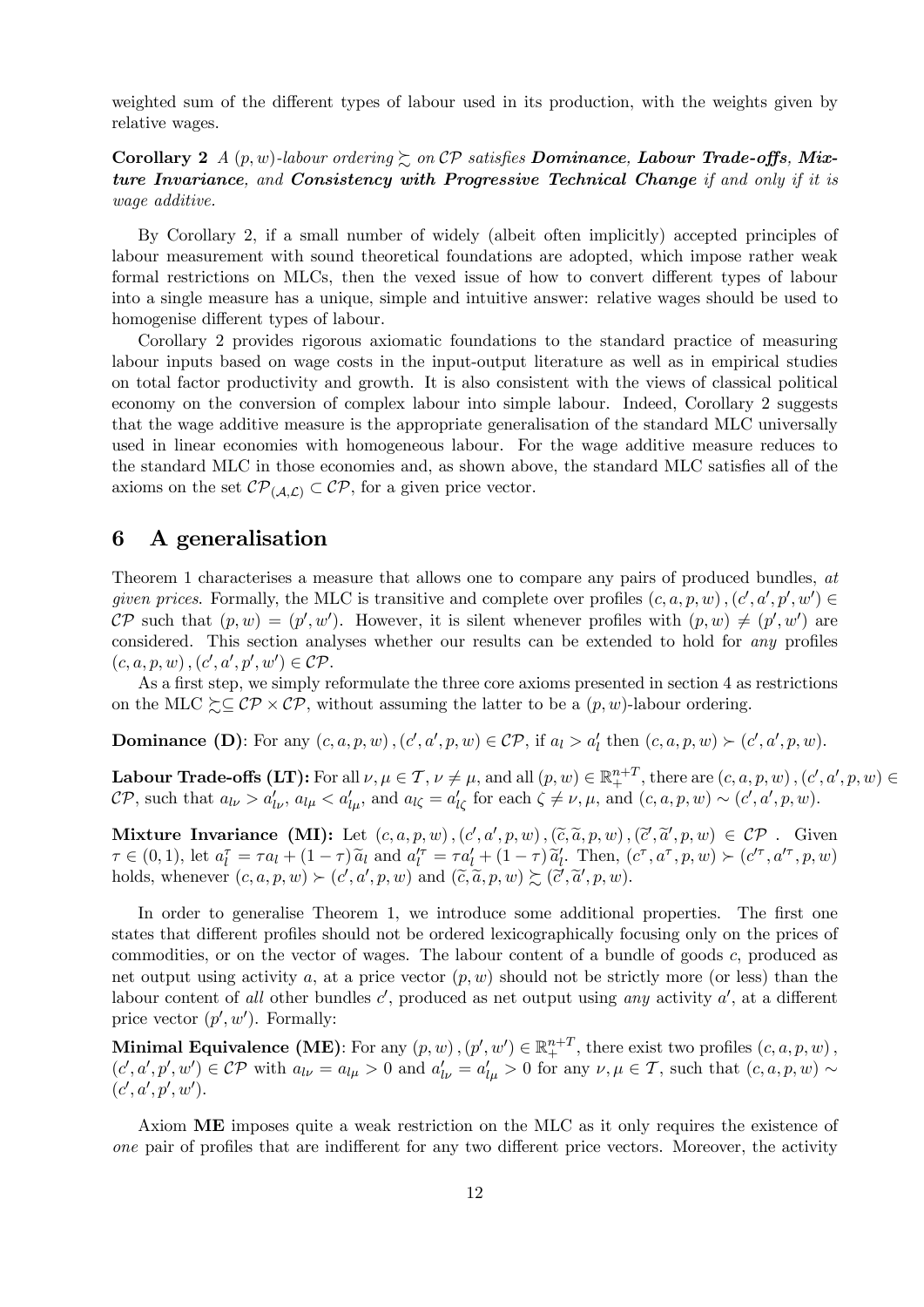vector of each profile should use the same amount of time of every type of labour. This incorporates the intuition that different vectors of wage rates,  $w, w'$  may reflect different (unobserved) labour intensities, or skills, across the two profiles, but differences in labour intensity among different types of labour should be comparable and compensated by adjusting the amount of time (of all types of labour) spent in production.

The second property requires that the ranking of a pair of profiles is invariant to the scaling of the consumption bundle and the associated production activity. In other words, for any  $k > 0$ , if the labour content of a bundle of goods c, produced as net output of activity a at  $(p, w)$  is at least as much as the labour content of a bundle c', produced as net output of activity  $a'$  at  $(p', w')$  then the same is true for bundle kc, produced using ka at  $(p, w)$ , when compared with kc' produced using  $ka'$  at  $(p', w')$ . Formally:

Scale Invariance (SI): For any  $(c, a, p, w)$ ,  $(c', a', p', w') \in \mathcal{CP}$  such that for any  $\nu, \mu \in \mathcal{T}$ ,  $a_{l\nu} = a_{l\mu}$ and  $a'_{l\nu} = a'_{l\mu}$ , and for any positive real number  $k > 0$ ,  $(c, a, p, w) \succsim (c', a', p', w')$  holds if and only if  $(kc, ka, p, w) \succsim (kc', ka', p', w')$  holds.

Scale invariance properties are standard in axiomatic analysis and incorporate the intuition that the comparison of two objects should not change if the objects compared are uniformly scaled up or down. Standard inequality measures and social welfare orderings, for example, typically satisfy scale invariance properties. SI seems particularly reasonable in the context of measuring labour content, especially given the convexity of production sets.

If one endorses ME and SI, together with D, LT, MI, then one must conclude that the labour content of a bundle of goods should be measured as the weighted sum of the different types of labour used in its production, with the weights depending on the price vector. Formally:

**Definition 6** A measure of labour content  $\succsim$  on CP is generalised additive if, for all  $(c, a, p, w)$ ,  $(c', a', p', w') \in \mathcal{CP}$ , there exist some strictly positive vectors  $\sigma_{(p,w)}, \sigma_{(p',w')} \in \mathbb{R}^T_{++}$  such that  $(c, a, p, w) \succsim$  $(c', a', p', w')$  if and only if  $\sigma_{(p,w)} a_l = \sum_{\nu \in \mathcal{T}} \sigma_{(p,w)}^{\nu} a_{l\nu} \geq \sum_{\nu \in \mathcal{T}} \sigma_{(p',w')}^{\nu} a_{l\nu}' = \sigma_{(p',w')} a_l'$ .

The next result proves that the only reflexive, transitive and complete MLC that satisfies all axioms is indeed generalised additive.

**Theorem 2** A reflexive, transitive and complete MLC  $\succeq$  on CP satisfies **Dominance**, **Labour** Trade-offs, Mixture Invariance, Scale Invariance, and Minimal Equivalence if and only if it is generalised additive.

Next, we generalise the characterisations of the other two measures. Consider the simple additive measure first. Formally:

**Definition 7** A measure of labour content  $\sum_{n=0}^{\infty}$  on CP is additive if, for all  $(c, a, p, w)$ ,  $(c', a', p', w') \in$  $\mathcal{CP}, (c, a, p, w) \succsim (c', a', p', w')$  if and only if  $\sum_{\nu \in \mathcal{T}} a_{l\nu} \geq \sum_{\nu \in \mathcal{T}} a'_{l\nu}$ .

The next axiom is a straightforward extension of LE which allows the price vector to change.

**Labour Equivalence (LE):** For all  $(c, a, p, w)$ ,  $(c', a', p', w') \in \mathcal{CP}$  such that  $a_{l\nu} = a'_{l\nu}$ ,  $a_{l\mu} = a'_{l\nu}$ , some  $\nu, \mu \in \mathcal{T}$ , and  $a_{l\zeta} = a'_{l\zeta}$  for all  $\zeta \neq \nu, \mu$ ,  $(c, a, p, w) \sim (c', a', p', w')$ .

The next result states that the combination of  $D, MI$ , and  $LE$ , implies that the labour content of a bundle of goods should be measured as the total amount of hours of labour of different types spent in its production.

Corollary 3 A reflexive, transitive and complete MLC  $\succsim$  on CP satisfies Dominance, Labour Equivalence, and Mixture Invariance if and only if it is additive.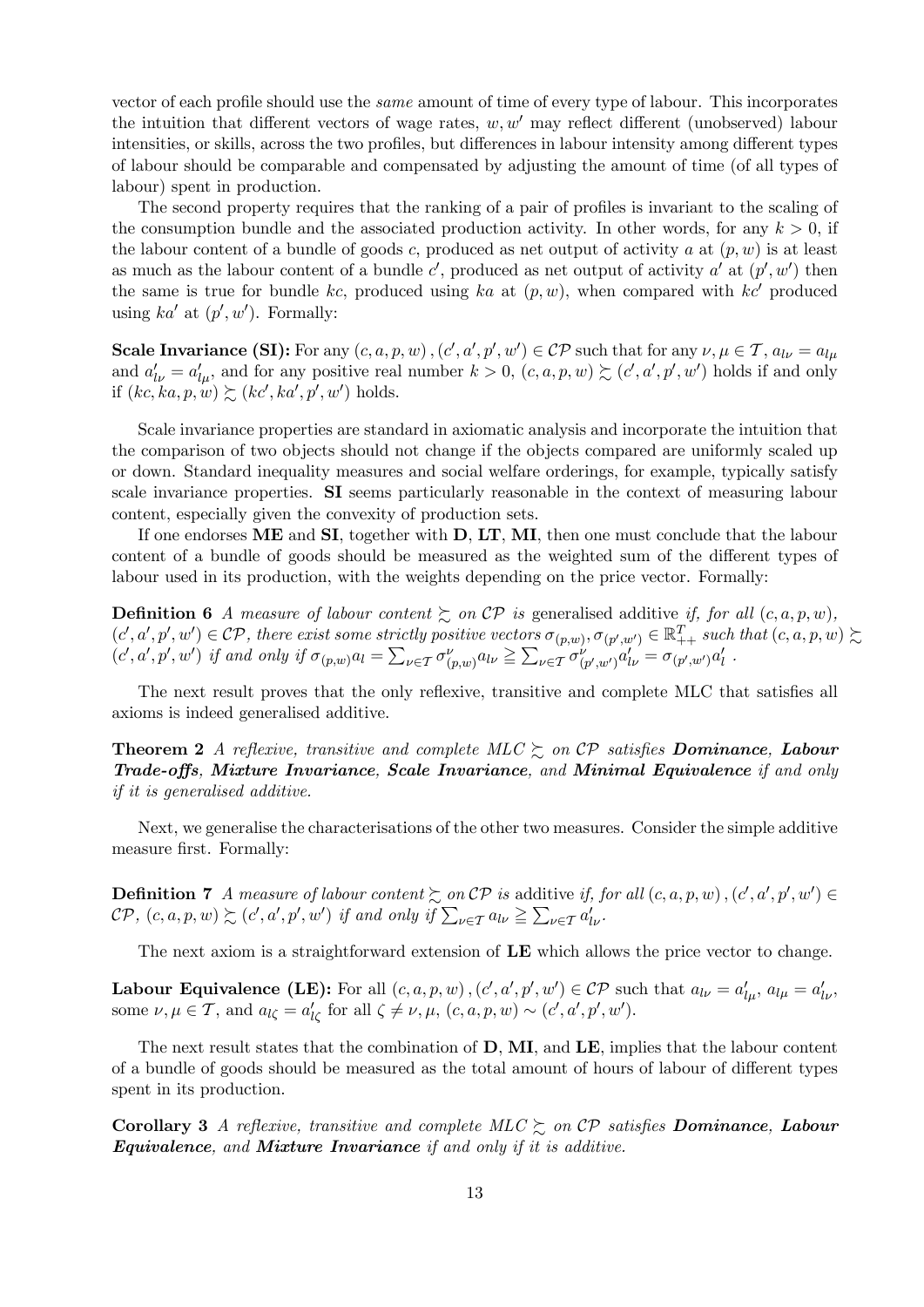Next, consider the wage additive MLC extended to hold for any pair of profiles:

**Definition 8** A measure of labour content  $\succsim$  on  $\mathcal{CP}$  is wage additive if, for all  $(c, a, p, w)$ ,  $(c', a', p', w') \in \mathcal{CP}$  $\mathcal{CP}, (c, a, p, w) \succsim (c', a', p', w')$  if and only if  $wa_l = \sum_{\nu \in \mathcal{T}} w_{\nu} a_{l\nu} \geq \sum_{\nu \in \mathcal{T}} w'_{\nu} a'_{l\nu} = w' a'_{l}$ .

As a first step, we reformulate CPTC here as a restriction on the MLC  $\succeq \mathcal{CP} \times \mathcal{CP}$ , without assuming the latter to be a  $(p, w)$ -labour ordering:

Consistency with Progressive Technical Change (CPTC): For any  $(p, w) \in \mathbb{R}^{n+T}_+$ , there exist a profile  $(c, a, p, w) \in \mathcal{CP}$  with  $c \geq 0$ ,  $a \in P$ ,  $P \in \mathcal{P}$ , a neighbourhood  $\mathcal{N}(P) \subseteq \mathcal{P}$ , and a neighbourhood  $\mathcal{N}(a) \subseteq \mathbb{R}^{T+n}_{+} \times \mathbb{R}^{n}_{+}$  of a such that  $\mathcal{N}'(a) \equiv \left[\mathcal{N}(a) \cap \phi^{\mathcal{N}(P)}(c)\right] \setminus \{a\}$  is a neighbourhood of a excluding a itself and for all  $a' \in \mathcal{N}'(a)$  with  $(c, a', p, w) \in \mathcal{CP}$ , if  $p\underline{a} + wa_1 > p\underline{a'} + wa_1'$ and  $\underline{a} \leq \underline{a}'$ , then  $(c, a, p, w) \succ (c, a', p, w)$ .

In order to characterise the wage additive measure, we introduce two additional axioms. To begin with, note that if the price vector is allowed to vary, the wage additive MLC compares different profiles also based on information concerning the absolute level of wages, and not only about *relative* wages, unlike in the case of  $(p, w)$ -labour orderings. The first axiom captures the following intuition: in the universal domain  $\mathcal{CP}$  of conceivable profiles, there exist two profiles  $(c, a, p, w)$ ,  $(c, a', p, w')$  such that a uniform increase (resp., decrease) in wages can be interpreted as reflecting a generalised increase (resp., decrease) in labour productivity such that the amount of labour time necessary to produce a given bundle of goods, c, as net output decreases (resp., increases) proportionally — even if the vector of produced inputs used in production and the output vector remain the same  $-$  and the labour content of c remains unchanged. In other words, there exists at least one pair of profiles such that the labour content of a bundle of goods remains constant because a uniform increase in skills (reflected in the wages) compensates for a decrease in the amount of labour time spent in production. Formally:

**Skill Substitutability (SS):** For any  $(p, w)$ ,  $(p, w') \in \mathbb{R}^{n+T}_+$  such that  $w' = \lambda_{(w, w')w}$  for some  $\lambda_{(w,w')} > 0$ , there exist  $(c, a, p, w)$ ,  $(c, a', p, w') \in \mathcal{CP}$  such that for any  $\nu, \mu \in \mathcal{T}$ ,  $a_{l\nu} = a_{l\mu}$  and  $a'_{l\nu} = a'_{l\mu}; a_l = \lambda_{(w,w')} a'_{l}; \text{ and } (\underline{a}, \overline{a}) = (\underline{a}', \overline{a}'), \text{ and that } (c, a, p, w) \sim (c, a', p, w').$ 

It is worth emphasising that SS imposes a very weak restriction on the MLS. For it applies only to a very small set of perturbations of a price vector (commodity prices must remain constant and wages must change by exactly the same factor) and it only requires the existence of one pair of profiles with the indifferent property.

Whereas axiom **SS** focuses on changes in the wage *level*, the next property constrains the effect of changes in relative wages on the labour content of a rather small subset of profiles. Consider any two price vectors  $(p, w)$  ,  $(p', w')$  such that relative wage rates are different but the overall wage level is the same, in the sense that both wage vectors belong to the unit simplex  $(\sum w_{\nu} = \sum w_{\nu}' = 1)$ . Then, in the universal domain  $\mathcal{CP}$  of conceivable profiles, there exist two profiles  $(c, a, p, w)$ ,  $(c, a, p', w')$  such that the constancy of the overall wage level in the sense specified can be interpreted as reflecting a constancy in overall labour productivity and therefore the amount of labour contained in the given bundle c produced with the given activity vector a is constant, assuming that the same amount of time of each type of labour is spent in production. For these profiles, labour content is independent of changes in relative wages. Formally:

**Independence (I):** For any  $(p, w)$ ,  $(p', w') \in \mathbb{R}^{n+T}_+$  such that  $w \neq w'$  and  $\sum w_{\nu} = \sum w_{\nu}' = 1$ , there exist  $(c, a, p, w)$ ,  $(c, a, p', w') \in \mathcal{CP}$  such that for any  $\nu, \mu \in \mathcal{T}$ ,  $a_{l\nu} = a_{l\mu}$  and  $(c, a, p, w) \sim$  $(c, a, p', w').$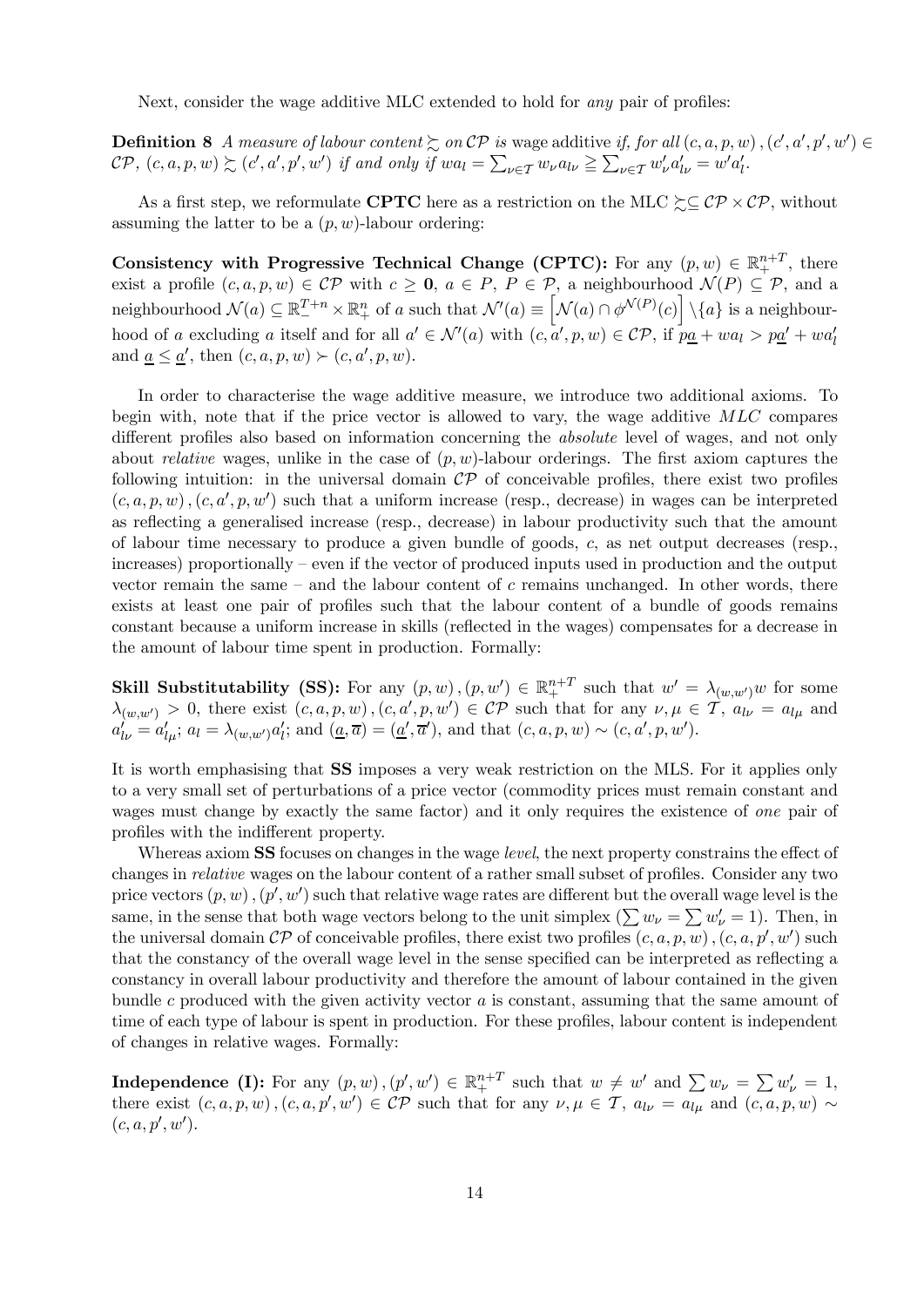Again, it is important to stress that I is a very weak property as it only applies to price vectors with wages belonging to the unit simplex and it only requires the existence of *one* pair of profiles with the desired property.

Together with D, LT, MI and CPTC, if one endorses SI, SS and I, then one must conclude that the labour content of a bundle of produced goods should be measured as the weighted sum of the amount of time of different types of labour used in its production, with the weights given by the relevant wages, even when the price vector changes.

**Theorem 3** A reflexive, transitive and complete MLC  $\succeq$  on CP satisfies Dominance, Labour Trade-offs, Mixture Invariance, Scale Invariance, Skill Substitutability, Consistency with Progressive Technical Change and Independence if and only if it is wage additive.

#### 7 Conclusion

This paper analyses the issue of the appropriate measurement of the labour content of produced goods. Measures of labour content are formally conceptualised as binary relations comparing bundles of goods produced with certain activities at a certain price vector. An axiomatic approach is adopted in order to identify some foundational properties that every MLC should satisfy. Strikingly, it is shown that a small number of axioms incorporating some foundational and widely shared technology-related intuitions uniquely identify the class of linear MLCs, according to which the labour content of a bundle of goods produced as net output is the weighted sum of the amount of time of different types of labour spent in its production. A linear aggregation of heterogeneous labour inputs is advocated in virtually all of the literature, and so our characterisation precisely identifies the theoretical foundations and intuitions shared in such diverse approaches and fields as input-output theory, productivity analysis, neoclassical growth theory, and classical political economy. We also characterise the two main measures used in the literature, namely the simple additive MLC, according to which the labour content of a bundle of produced goods corresponds to the total (unweighted) labour time spent in its production, and the wage additive MLC, which uses relative wages in order to convert different types of labour into a single measure.

The axiomatic analysis developed in this paper is motivated by the idea that the theoretical strength of a MLC depends - to a large extent - on the foundational principles that underlie it. There are two important caveats about this, which also suggest directions for further research.

First, although additive measures possess many desirable features from both the theoretical and the empirical viewpoint, alternative measures can certainly be proposed that capture different intuitions, and have different properties. From this perspective, the adoption of an axiomatic analysis aims precisely at making the relevant assumptions and intuitions explicit and open to discussion and criticism.

Second, it is certainly desirable for a MLC to have sound theoretical foundations. Yet one may argue that its cogency and usefulness ultimately rest on the insights that can be gained from using it. In this case, the fruitfulness of the additive measures considered in this paper, and in particular of the wage additive MLC, can only be judged when it is applied to economically relevant problems. From this perspective, too, this paper can be seen only as a first, and preliminary step in a wider research programme.

#### A Proofs

First of all, we prove two results that are of some interest in their own right. Lemma 1 derives some convexity properties of a  $(p, w)$ -labour ordering  $\succsim$ .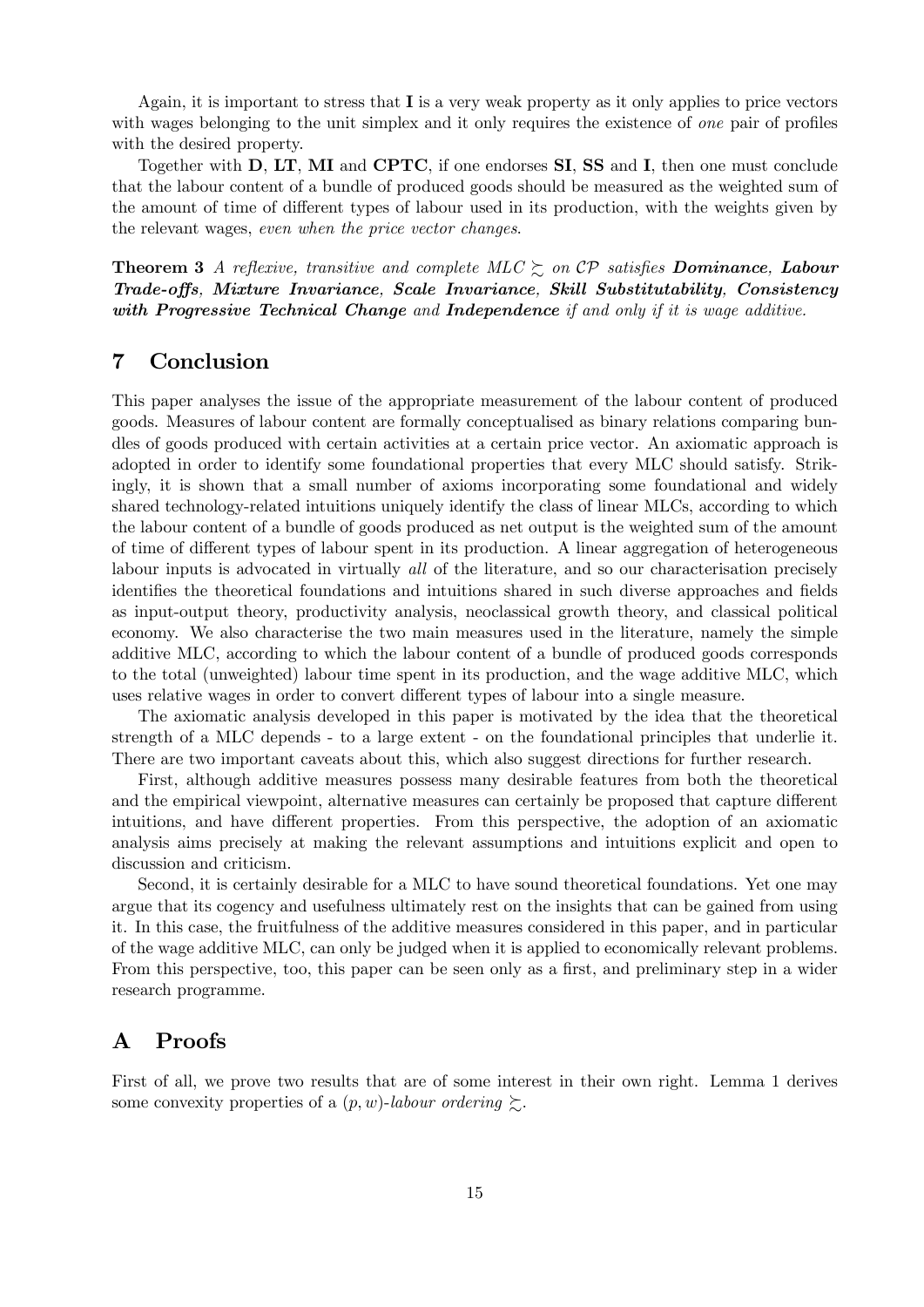**Lemma 1** Let the ordering  $\succsim_{(p,w)}$  on  $\mathbb{R}^T_+$  satisfy **Mixture Invariance**. Consider any set  $\{a_l^1,...,a_l^K\}$ ,  $K > 1$ , such that  $(c^k, a^k, p, w) \in \mathcal{CP}$ , for all  $k = 1, ..., K$  and  $a_l^i \sim_{(p,w)} a_l^j$ , for all  $i, j \in \{1, ..., K\}$ . Then, for all  $\{\tau_1, ..., \tau_K\}$  such that  $\tau_i \in [0, 1]$  all  $i \in \{1, ..., K\}$  and  $\sum_{i=1}^K \tau_i = 1$ ,  $\sum_{i=1}^K \tau_i a_i^i \sim_{(p,w)}$  $a_l^j$ , for all  $j \in \{1, ..., K\}$ .

**Proof.** 1. First of all, note that by the definition of the universal set  $P$ , for all  $\{a_l^1, ..., a_l^K\}$ , such that  $(c^k, a^k, p, w) \in \mathcal{CP}$ , for all  $k = 1, ..., K$ , and for all  $\{\tau_1, ..., \tau_K\}$  such that  $\tau_i \in [0, 1]$  all  $i \in \{1, ..., K\}$  and  $\sum_{i=1}^{K} \tau_i = 1$ , there exists a profile  $(c^{\tau}, a^{\tau}, p, w) \in \mathcal{CP}$  such that  $a_i^{\tau} = \sum_{i=1}^{K} \tau_i a_i^i$ .

2. Note that if  $\tau_i = 1$ , some  $i \in \{1, ..., K\}$ , then the result holds by assumption. Therefore in what follows we focus on the case where  $\tau_i \in [0, 1)$ , all  $i \in \{1, ..., K\}$ .

3. We proceed by induction on K.

 $(K = 2)$  Consider any pair  $(c^1, a^1, p, w), (c^2, a^2, p, w) \in \mathcal{CP}$  such that  $a_l^1 \sim_{(p,w)} a_l^2$ . Suppose, by way of contradiction, that there exists some  $\tau \in (0,1)$ , such that  $\tau a_l^1 + (1-\tau)a_l^2 \approx_{(p,w)} a_l^i$ , for some  $i \in \{1,2\}$ . Let  $a_l^{\tau} \equiv \tau a_l^1 + (1-\tau)a_l^2$ . By completeness, suppose that  $a_l^{\tau} \succ_{(p,w)} a_l^i$ , for some  $i \in \{1,2\}$ , without loss of generality. By transitivity,  $a_l^{\tau} \succ_{(p,w)} a_l^i$ , for all  $i \in \{1,2\}$ . But then **MI** implies  $a_l^{\tau} \succ_{(p,w)} ta_l^1 + (1-t)a_l^2$  for all  $t \in (0,1)$ . Setting  $t = \tau$  yields the desired contradiction.

(Inductive step) Suppose that the result holds for all  $K - 1 \geq 2$ . Consider  $\{a_1^1, ..., a_k^K\}$ ,  $K > 1$ , such that  $(c^k, a^k, p, w) \in \mathcal{CP}$ , for all  $k = 1, ..., K$ , and  $a_l^i \sim_{(p,w)} a_l^j$ , for all  $i, j \in \{1, ..., K\}$ . Take  $\{ \tau_1, ..., \tau_K \}$  such that  $\tau_i \in [0,1)$  all  $i \in \{1, ..., K\}$  and  $\sum_{i=1}^K \tau_i = 1$ . We need to prove that  $\sum_{i=1}^{K} \tau_i a_l^i \sim_{(p,w)} a_l^j$ , for all  $j \in \{1, ..., K\}$ .

If  $\tau_i = 0$ , some  $i \in \{1, ..., K\}$ , then the result follows from the induction hypothesis and transitivity. So suppose that  $\tau_i \in (0,1)$ , all  $i \in \{1, ..., K\}$ . Note that for any  $k \in \{1, ..., K\}$ ,  $\sum_{i=1}^K \tau_i a_i^i =$  $\sum_{j\neq k}\tau_j\left(\sum_{i\neq k}\frac{\tau_i}{\sum_{j\neq k}\tau_j}a_l^i\right)$  $+\tau_k a_l^k$  and by construction  $\frac{\tau_i}{\sum_{j\neq k}\tau_j}\in(0,1)$ , all  $i\in\{1,...,K\}\setminus\{k\}$ , and  $\sum_{i\neq k} \frac{\tau_i}{\sum_{j\neq k} \tau_j} = 1$ . Therefore by the induction hypothesis and transitivity,  $\sum_{i\neq k} \frac{\tau_i}{\sum_{j\neq k} \tau_j} a_l^i \sim_{(p,w)} a_l^h$ for all  $h \in \{1, ..., K\}$ . Then the result follows by noting that  $\sum_{j \neq k} \tau_j = 1 - \tau_k \in (0, 1)$  and by invoking the the induction hypothesis and transitivity again.

Remark: The restriction  $K > 1$  in Lemma 1 is without loss of generality, as the result trivially holds in the case  $K = 1$ .

The next Lemma proves that any two vectors with the same amount of labour content actually identify a direction in the T-dimensional space along which all vectors have the same labour content.

**Lemma 2** Let the ordering  $\succsim_{(p,w)}$  on  $\mathbb{R}^T_+$  satisfy **Mixture Invariance**. Suppose  $(c, a, p, w)$ ,  $(c', a', p, w) \in$  $\mathcal{CP}$  and  $a_l \sim_{(p,w)} a'_l$ . If  $(c'', a'', p, w) \in \mathcal{CP}$  and there exists  $t \in (0,1)$  such that  $a_l = ta''_l + (1-t)a'_l$ , then  $a''_l \sim_{(p,w)} a_l \sim_{(p,w)} a'_l$ .

**Proof.** 1. Suppose that  $(c, a, p, w)$ ,  $(c', a', p, w) \in \mathcal{CP}$  and  $a_l \sim_{(p,w)} a'_l$ . Suppose, by way of contradiction, that  $(c'', a'', p, w) \in \mathcal{CP}$  and there exists  $t \in (0, 1)$  such that  $a_l = ta''_l + (1-t)a'_l$ , but  $a''_l \nsim_{(p,w)} a'_l$ . By completeness, suppose  $a''_l \succeq_{(p,w)} a'_l$ , without loss of generality.

2. By MI, and noting that by the reflexivity of  $\succcurlyeq_{(p,w)} a''_l \sim_{(p,w)} a''_l$  and  $a'_l \sim_{(p,w)} a'_l$ , it follows that  $a''_l \succ_{(p,w)} \tau a''_l + (1-\tau)a'_l \succ_{(p,w)} a'_l$  holds for all  $\tau \in (0,1)$ . The desired contradiction follows setting  $\tau = t$ .

We can now prove Theorem  $1.^{23}$ 

**Proof of Theorem 1.** (*Necessity*) It is immediate that if a  $(p, w)$ -labour ordering  $\succeq$  on CP is generalised additive, it satisfies the axioms.

 $^{23}$ The properties in Theorem 1, and in the other characterisation results below, are independent.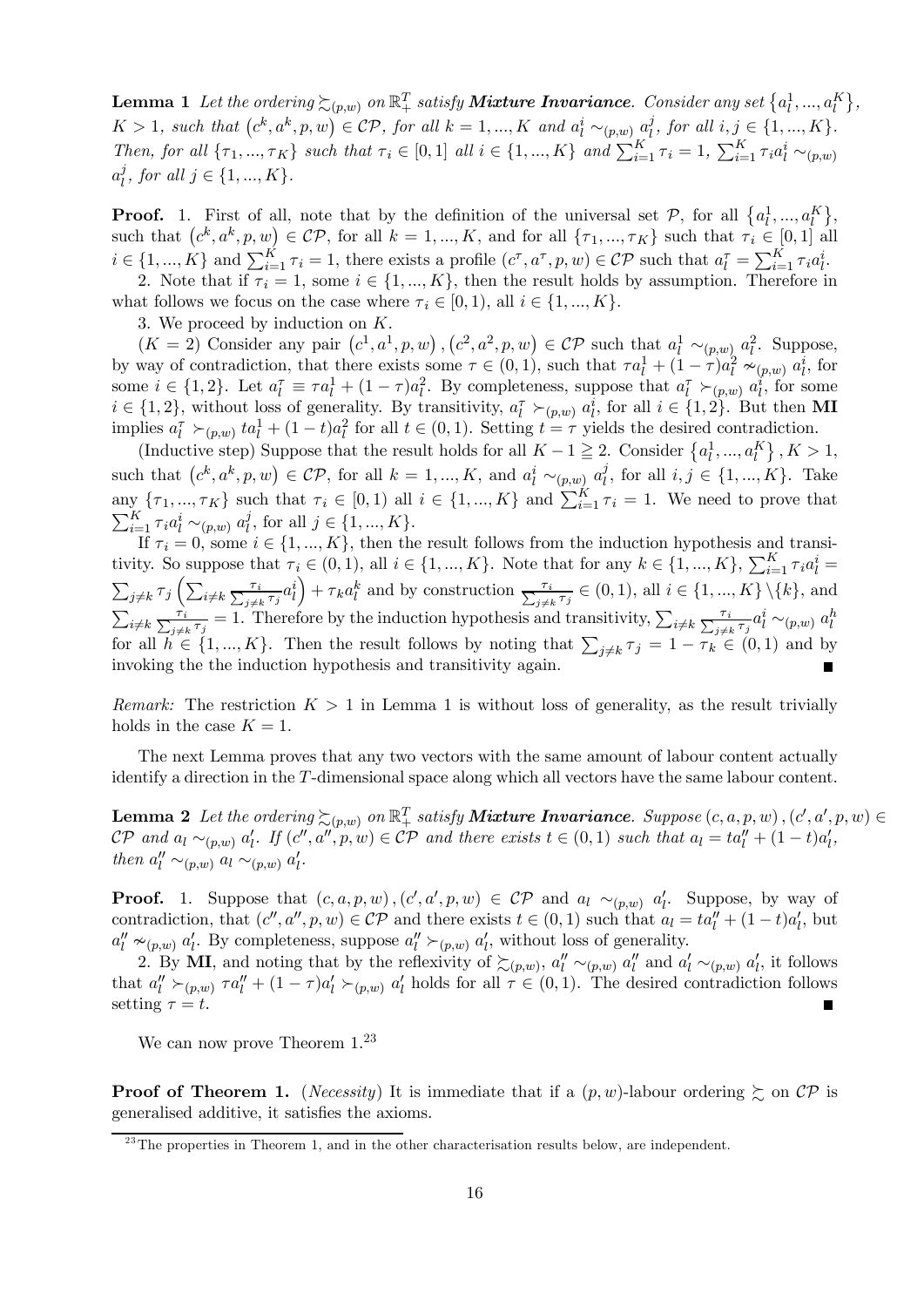(Sufficiency) Consider a  $(p, w)$ -labour ordering  $\succsim$  on CP that satisfies **D**, LT, and MI. In order to show that  $\succsim$  is generalised additive, we first show that any  $(p, w)$ -labour ordering  $\succsim$  on CP that satisfies **D**, LT, and MI has an additive feature: that is, there is some  $\sigma_{(p,w)} \in \mathbb{R}^T$ ,  $\sigma_{(p,w)} > 0$ , such that for all  $(c, a, p, w)$ ,  $(c', a', p, w) \in \mathcal{CP}$ ,  $a_l \succsim_{(p,w)} a'_l$  if and only if  $\sigma_{(p,w)} a_l \geq \sigma_{(p,w)} a'_l$ .

Step 1. We prove that for any  $(c, a, p, w)$ ,  $(c', a', p, w) \in \mathcal{CP}$ ,  $a_l \succsim_{(p,w)} a'_l$  implies  $a_l + y \succsim_{(p,w)} a_l$  $a'_l+y$ , for all  $y \in \mathbb{R}^T$  such that  $a_l+y$ ,  $a'_l+y \in \mathbb{R}^T_+$ . To see this, suppose, by way of contradiction, that there exist  $(c, a, p, w)$ ,  $(c', a', p, w) \in \mathcal{CP}$ , and  $y \in \mathbb{R}^T$  such that  $a_l \succsim_{(p,w)} a'_l$  and  $a_l + y, a'_l + y \in \mathbb{R}^T_+$ , but  $a_l + y \succeq_{(p,w)} a'_l + y$  dose not hold. By completeness, this implies  $a'_l + y \succeq_{(p,w)} a_l + y$ . Then, by **MI**, for all  $\tau \in (0,1)$ ,  $\tau a_l + (1-\tau) (a'_l + y) \succ_{(p,w)} \tau a'_l + (1-\tau) (a_l + y)$ . For  $\tau = \frac{1}{2}$ , the latter expression becomes

$$
\frac{1}{2}a_l + \frac{1}{2}(a'_l + y) \succ_{(p,w)} \frac{1}{2}a'_l + \frac{1}{2}(a_l + y)
$$

which violates reflexivity.

Step 2. By LT, for all  $\nu, \mu \in \mathcal{T}$ , there are  $(c, a, p, w)$ ,  $(c', a', p, w) \in \mathcal{CP}$  such that  $a_{l\nu} > a'_{l\nu}$ ,  $a_{l\mu} < a'_{l\mu}$ , and  $a_{l\zeta} = a'_{l\zeta}$ ,  $\zeta \neq \nu, \mu$ , and  $a_l \sim_{(p,w)} a'_{l}$ . Take  $\nu = 1$ : by LT for all  $\mu \in \mathcal{T} \setminus \{1\}$ , there exist  $(c^{\mu}, a^{\mu}, p, w)$ ,  $(c'^{\mu}, a'^{\mu}, p, w) \in \mathcal{CP}$  such that  $a^{\mu}_{l1} > a'^{\mu}_{l1}$ ,  $a^{\mu}_{l\mu} < a'^{\mu}_{l\mu}$ , and  $a^{\mu}_{l\zeta} = a'^{\mu}_{l\zeta}$ ,  $\zeta \neq 1, \mu$ , and  $a_l^{\mu} \sim_{(p,w)} a_l^{\prime \mu}$ . Let the set of all  $2(T-1)$  vectors  $\{a_l^{\mu}, a_l^{\prime \mu}\}_{\mu \in \mathcal{T} \setminus \{1\}}$  be denoted as  $I^1$ . Construct  $\sigma_{(p,w)} = \left(\sigma^1_{(p,w)}, ..., \sigma^T_{(p,w)}\right)$ ) as follows: for all  $\mu \in \mathcal{T} \setminus \{1\}$ ,  $\frac{\sigma_{\{p,w\}}^1}{\sigma_{(p,w)}^{\mu}} = \frac{a_{\mu}^{\prime\mu} - a_{\mu}^{\mu}}{a_{\mu}^{\mu} - a_{\mu}^{\prime\mu}}$  and  $\sum_{\nu \in \mathcal{T}} \sigma_{(p,w)}^{\nu} = 1$ . By construction  $\sigma_{(p,w)} > 0$  and, for all  $\mu \in \mathcal{T} \setminus \{1\}$ ,  $\sum_{\nu \in \mathcal{T}} \sigma_{(p,w)}^{\nu} a_{l\nu}^{\mu} = \sum_{\nu \in \mathcal{T}} \sigma_{(p,w)}^{\nu} a_{l\nu}^{\mu}$ . We show that, starting from  $I^1$ , one iso-labour surface can be constructed such that for all  $(c, a, p, w)$ ,  $(c', a', p, w) \in$  $\mathcal{CP}$  with  $\sum_{\nu \in \mathcal{T}} \sigma_{(p,w)}^{\nu} a_{l\nu} = \sum_{\nu \in \mathcal{T}} \sigma_{(p,w)}^{\nu} a_{l\nu}' = k$ , we have  $a_l \sim_{(p,w)} a_l'$ .

Step 3. Consider  $a_l^2, a_l'^2 \in I^1$ : by construction  $(c^2, a^2, p, w), (c^2, a'^2, p, w) \in \mathcal{CP}$  are such that  $a_{l1}^2 > a_{l1}^{\prime 2}, a_{l2}^2 < a_{l2}^{\prime 2}, \text{ and } a_{l\zeta}^2 = a_{l\zeta}^{\prime 2}, \zeta \neq 1, 2, \text{ and } a_l^2 \sim_{(p,w)} a_l^{\prime 2}.$  Choose  $y^2 \in \mathbb{R}_+^T$  such that  $a_l^{\max} \equiv a_l^2 + y^2 \geqq a_l^{\mu}$ , for all  $a_l^{\mu} \in I^{\overline{1}}$ . [If  $a_l^2 \geqq a_l^{\mu}$  for all  $\mu \in \mathcal{T} \setminus \{1\}$ , then  $y^2 = \mathbf{0}$  can be chosen.] By Step 1,  $a_l^2 \sim_{(p,w)} a_l'^2$  implies  $a_l^{\max} \equiv a_l^2 + y^2 \sim_{(p,w)} a_l'^2 + y^2$ .

Similarly, consider any  $a_l^{\mu}, a_l^{\prime \mu} \in I^1$ ,  $\mu \in \mathcal{T} \setminus \{1, 2\}$ . By construction  $(c^{\mu}, a^{\mu}, p, w)$ ,  $(c^{\prime \mu}, a^{\prime \mu}, p, w) \in$  $\mathcal{CP}$  are such that  $a_{l1}^{\mu} > a_{l1}^{\prime \mu}$ ,  $a_{l\mu}^{\mu} < a_{l\mu}^{\prime \mu}$ , and  $a_{l\zeta}^{\mu} = a_{l\zeta}^{\prime \mu}$ ,  $\zeta \neq 1, \mu$ , and  $a_{l}^{\mu} \sim_{(p,w)} a_{l}^{\prime \mu}$ . For all  $\mu \in \mathcal{T} \setminus \{1, 2\}$ , define  $y^{\mu} \in \mathbb{R}_+^T$  such that for any  $a_l^{\mu}, a_l^{\prime \mu} \in I^1$ :  $a_l^{\mu} + y^{\mu} = a_l^{\max}$ . By Step 1,  $a_l^{\mu} \sim_{(p,w)} a_l^{\prime \mu}$  implies  $a_l^{\mu} = a_l^{\mu'} + y^{\mu} \sim_{(p,w)} a_l^{\prime \mu} + y^{\mu}$ , for all  $\mu \in \mathcal{T} \setminus \{1, 2\}.$ 

Therefore, we obtain a set of T vectors  $\left\{ a_l^{\max}, \left( a_l^{\prime \mu} + y^\mu \right)_{\mu \in \mathcal{T} \setminus \{1\}} \right\}$ } ⊂  $\mathbb{R}_+^T$  such that  $a_l^{\max} \sim_{(p,w)}$  $a_l''^{\mu} + y^{\mu}$ , for all  $\mu \in \mathcal{T} \setminus \{1\}$ , and by transitivity,  $a_l''^{\mu} + y^{\eta} \sim_{(p,w)} a_l''^{\mu} + y^{\mu}$ , for all  $\mu, \eta \in \mathcal{T} \setminus \{1\}$ . Moreover, by the construction of  $\sigma_{(p,w)}$  in Step 2, and noting that  $a_{l\nu}^{\text{max}} \geq 0$ ,  $\sum_{\nu \in \mathcal{T}} \sigma_{(p,w)}^{\nu} (a_{l\nu}^{\prime \mu} + y^{\mu}) =$  $\sum_{\nu \in \mathcal{T}} \sigma_{(p,w)}^{\nu} a_{l\nu}^{\text{max}} = k > 0$ , for all  $\mu \in \mathcal{T} \setminus \{1\}$ . Finally, noting that the addition of  $y^{\mu}$  to each pair of vectors preserves the original inequalities, the T vectors are easily shown to be affinely independent.

Step 4. Let  $\Delta \left( a_l^{\text{max}}, (a_l'^{\mu} + y^{\mu})_{\mu \in \mathcal{T} \setminus \{1\}} \right)$ be the closed T-1 simplex defined by  $\left\{ a_l^{\max}, \left( a_l^{\prime \mu} + y^{\mu} \right)_{\mu \in \mathcal{T} \setminus \{1\}} \right\}$  $\mathfrak{d}$  $\mathbb{R}_+^T$ . Next, let  $\Delta(e^1, ..., e^T)$  be the closed  $T-1$  simplex defined by  $\{e^1, ..., e^T\} \subset \mathbb{R}_+^T$ , where for all  $\nu \in \mathcal{T}, e^{\nu} \equiv \left(0, ..., \frac{k}{\sigma^{\nu}_{(p,w)}}, ..., 0\right)$  $\setminus$ . By construction,  $\Delta\left(a_l^{\max},\left(a_l^{\prime\mu}+y^\mu\right)_{\mu\in\mathcal{T}\backslash\{1\}}\right)$  $\Big) \subseteq \Delta(e^1, ..., e^T) =$  $\left\{ a_l \in \mathbb{R}^T_+ : \sum_{\nu \in \mathcal{T}} \sigma_{(p,w)}^{\nu} a_{l\nu} = k \right\}.$ 

⊂

Step 5. For all  $(c, a, p, w) \in \mathcal{CP}$  such that  $a_l \in \Delta \left( a_l^{\max}, \left( a_l^{\prime \mu} + y^{\mu} \right)_{\mu \in \mathcal{T} \setminus \{1\}} \right)$ ), Lemma 1 implies  $a_l \sim_{(p,w)} a_l^{\max}$ . For all  $(c, a, p, w) \in \mathcal{CP}$  such that  $a_l \in \Delta(e^1, ..., e^T) \setminus \Delta\left(a_l^{\max}, (a_l'^{\mu} + y^{\mu})_{\mu \in \mathcal{T} \setminus \{1\}}\right)$ ´ , there exist  $(\tilde{c}, \tilde{a}, p, w)$ ,  $(\tilde{c}', \tilde{a}', p, w) \in \mathcal{CP}$  and  $t \in (0, 1)$  such that  $\tilde{a}_l, \tilde{a}'_l \in \Delta \left( a_l^{\max}, \left( a_l'^{\mu} + y^{\mu} \right)_{\mu \in \mathcal{T} \setminus \{1\}} \right)$ ´ and  $\tilde{a}_l = ta_l + (1-t)\tilde{a}'_l$ . Then, noting that by the previous argument (together with transitivity)  $\tilde{a}_l \sim_{(p,w)} \tilde{a}'_l$ , by Lemma 2 it follows that  $a_l \sim_{(p,w)} \tilde{a}_l \sim_{(p,w)} \tilde{a}'_l$ .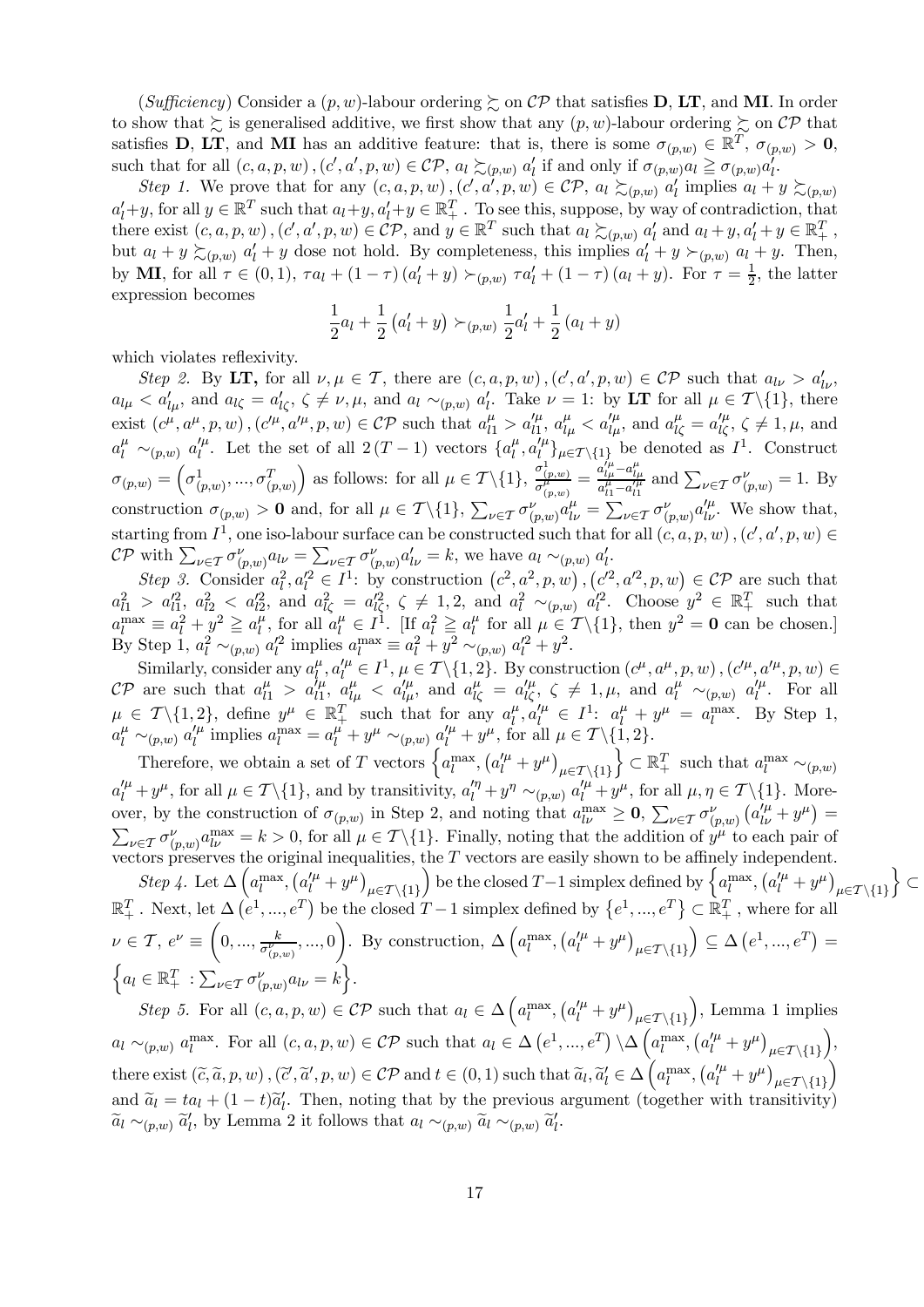Therefore by transitivity, we conclude that for all  $(c, a, p, w)$ ,  $(c', a', p, w) \in \mathcal{CP}$  such that  $\sum_{\nu \in \mathcal{T}} \sigma_{(p,w)}^{\nu} a_{l\nu} = \sum_{\nu \in \mathcal{T}} \sigma_{(p,w)}^{\nu} a_{l\nu}' = k$ , we have  $a_l \sim_{(p,w)} a'_l$ .

Step 6. Next, we show that for all  $(c, a, p, w)$ ,  $(c', a', p, w) \in \mathcal{CP}$  such that  $\sum_{\nu \in \mathcal{T}} \sigma_{(p,w)}^{\nu} a_{l\nu} =$ <br> $\sum_{\nu \in \mathcal{T}} \sigma_{(p,w)}^{\nu} a_{l\nu}^{\nu} = k' \neq k$ , we have  $a_l \sim_{(n,w)} a'_l$ . Suppose first that  $k' > k$ . By Step 3, consid  $\sum_{\nu \in \mathcal{I}} \sigma_{(p,w)}^{\nu} a_{l\nu}^{\prime} = k' \neq k$ , we have  $a_l \sim_{(p,w)} a_l'$ . Suppose first that  $k' > k$ . By Step 3, consider any  $\left\{\left(c^i, a^i, p, w\right)\right\}_{i=1,\ldots,T} \subset \mathcal{CP} \text{ such that } \sum_{\nu \in \mathcal{T}} \sigma_{(p,w)}^{\nu} a_{l\nu}^i = k \text{ for all } i = 1,\ldots,T, \text{ and } \left\{a_l^i\right\}_{i=1,\ldots,T} \subset \mathbb{R}_+^T$ is a set of T affinely independent vectors. By Step 5, we have  $a_l^i \sim_{(p,w)} a_l^j$ , for all  $i, j \in \{1, ..., T\}$ . Let  $y = (k'-k, k'-k, ..., k'-k) > 0$ . Then  $\{a_l^i + y\}_{i=1,...,T} \subset \mathbb{R}_+^T$  is a set of T affinely independent vectors such that  $\sum_{\nu \in \mathcal{T}} \frac{\sigma_{(p,w)}^{\nu}}{(a_{l\nu}^i + y_{\nu})} = k'$ , for all  $i = 1, ..., T$ , and by Step 1,  $a_l^i + y \sim_{(p,w)} a_l^j + y$ , for all  $i, j \in \{1, ..., T\}$ . Therefore the argument in Steps 4 and 5 can be applied to conclude that for all  $(c, a, p, w)$ , $(c', a', p, w) \in \mathcal{CP}$  such that  $\sum_{\nu \in \mathcal{T}} \sigma_{(p,w)}^{\nu} a_{l\nu} = \sum_{\nu \in \mathcal{T}} \sigma_{(p,w)}^{\nu} a'_{l\nu} = k$ , we have  $a_l \sim_{(p,w)} a'_l$ .

A similar argument holds for the case  $k' < k$ , restricting attention to the profiles  $(c^i, a^i, p, w) \in$ CP such that  $\sum_{\nu \in \mathcal{T}} \sigma_{(p,w)}^{\nu} a_{l\nu}^{i} = k$  and such that if  $y = (k'-k, k'-k, ..., k'-k)$  then  $a_l^i + y \in \mathbb{R}_+^T$ . Step 7. The previous arguments prove that if  $(c, a, p, w)$ ,  $(c', a', p, w) \in \mathcal{CP}$  are such that

 $\sum_{\nu \in \mathcal{T}} \sigma_{(p,w)}^{\nu} a_{l\nu} = \sum_{\nu \in \mathcal{T}} \sigma_{(p,w)}^{\nu} a_{l\nu}^{\prime}$ , then  $a_l \sim_{(p,w)} a_l^{\prime}$ . Then, by **D** and transitivity, it follows that for all  $(c, a, p, w)$ ,  $(c', a', p, w) \in \mathcal{CP}$  such that  $\sum_{\nu \in \mathcal{T}} \sigma_{(p,w)}^{\nu} a_{l\nu} > \sum_{\nu \in \mathcal{T}} \sigma_{(p,w)}^{\nu} a_{l\nu}^{\prime}$ , it must be  $a_l \succ_{(p,w)} a_l^{\prime}$ .

 $\blacksquare$ 

Proof of Corollary 1. Straightforward and therefore omitted.

#### Proof of Corollary 2.

(*Necessity*) To see that **CPTC** is satisfied, take any  $(c, a, p, w)$ ,  $(c, a', p, w) \in \mathcal{CP}$  such that  $p\underline{a} + wa_l > p\underline{a'} + wa'_l$  and  $\underline{a} \leq \underline{a'}$ . For any  $(p, w) \in \mathbb{R}^{n+T}$ ,  $\underline{a} \leq \underline{a'}$  implies  $p\underline{a} \leq p\underline{a'}$ . Therefore, given  $p\underline{a} + wa_l > p\underline{a}' + wa'_l$  it follows that  $wa_l > wa'_l$ , and so  $a_l \succ_{(p,w)} a'_l$ , as sought.

 $(Sufficiency)$  We only need to prove that for all  $\nu, \mu \in \mathcal{T}$ ,  $\frac{w_{\nu}}{w_{\mu}} = \frac{\sigma_{(p,w)}^{\nu}}{\sigma_{(p,w)}^{\mu}}$ . Assume on the contrary that  $\frac{w_{\nu}}{w_{\mu}} \neq \frac{\sigma_{(p,w)}^{\nu}}{\sigma_{(p,w)}^{\mu}}$  for some  $\nu, \mu \in \mathcal{T}$ . By **CPTC**, there exist a profile  $(c, a, p, w) \in \mathcal{CP}$  with  $c \geq 0$ ,  $a \in P, P \in \mathcal{P}$ , a neighbourhood  $\mathcal{N}(P) \subseteq \mathcal{P}$ , and a neighbourhood  $\mathcal{N}(a) \subseteq \mathbb{R}^{T+n}_- \times \mathbb{R}^n_+$  of a such that  $\mathcal{N}'(a) \equiv \left[ \mathcal{N}(a) \cap \phi^{\mathcal{N}(P)}(c) \right] \setminus \{a\}$  is a neighbourhood of a excluding a itself and for all  $a' \in \mathcal{N}'(a)$ , if  $p\underline{a} + w a_1 > p\underline{a'} + w a_1'$  and  $\underline{a} \leq \underline{a'}$ , then  $a_1 \succ_{(p,w)} a_1'$ . However, since  $w \neq \sigma_{(p,w)}$ , there exists  $a'' \in \mathcal{N}'(a)$  such that  $p\underline{a} + wa_l > p\underline{a}'' + wa_l''$  and  $\underline{a} \leq \underline{a}''$ , which implies  $wa_l > wa_l''$ , but  $\sum_{\nu \in \mathcal{T}} \sigma_{(p,w)}^{\nu} a_{l\nu} \leq \sum_{\nu \in \mathcal{T}} \sigma_{(p,w)}^{\nu} a_{l\nu}^{\nu}$ . Note that  $a^{\prime\prime} \in \phi^{\mathcal{N}(P)}(c)$  with the property of  $p\underline{a} + w a_l >$  $p\underline{a}'' + wa''_l$  and  $\underline{a} \leq \underline{a}''$  is ensured by the universality of  $P$ . Since  $\succeq_{(p,w)}$  is generalised additive associated with a positive vector  $\sigma_{(p,w)}$  by Theorem 1,  $\sum_{\nu \in \mathcal{T}} \sigma_{(p,w)}^{\nu} a_{l\nu}^{\nu} \leq \sum_{\nu \in \mathcal{T}} \sigma_{(p,w)}^{\nu} a_{l\nu}^{\nu}$  implies  $a_l \not\succ_{(p,w)} a'_l$ , thus violating **CPTC**.

**Proof of Theorem 2.** (*Necessity*) It is immediate that if a labour ordering  $\succsim$  on  $\mathcal{CP}$  is generalised additive, it satisfies the axioms.

 $(Sufficiency)$  By Theorem 1, for each  $(p, w) \in \mathbb{R}^{n+T}_+$ , and for any  $(c, a, p, w)$ ,  $(c', a', p, w) \in \mathcal{CP}$ , there exists  $\sigma_{(p,w)} \in \mathbb{R}_{++}^T$  such that  $(c, a, p, w) \succsim (c', a', p, w)$  if and only if  $\sigma_{(p,w)} \cdot a_l \geq \sigma_{(p,w)} \cdot a'_l$ . Note that  $\sum_{\nu \in T} \sigma_{(p,w)}^{\nu} = 1$  holds by the construction in the proof of Theorem 1.

By axiom **ME**, for any  $(p, w)$ ,  $(p', w') \in \mathbb{R}^{n+T}_+$ , there exist  $(c, a, p, w)$ ,  $(c', a', p', w') \in \mathcal{CP}$  such that for any  $\nu, \mu \in \mathcal{T}$ ,  $a_{l\nu} = a_{l\mu} > 0$  and  $a'_{l\nu} = a'_{l\mu} > 0$ , and that  $(c, a, p, w) \sim (c', a', p', w')$ . Without loss of generality, let  $\sigma_{(p,w)} \cdot a_l \neq \sigma_{(p',w')} \cdot a'_l$ . Then, there exists  $\lambda > 0$  such that  $\sigma_{(p,w)} \cdot a_l =$  $\lambda \sigma_{(p',w')} \cdot a'_l$ . Let  $\tilde{\sigma}_{(p',w')} \equiv \lambda \sigma_{(p',w')},$  so that  $\sigma_{(p,w)} \cdot a_l = \tilde{\sigma}_{(p',w')} \cdot a'_l$ . Then, by **SI** and the transitivity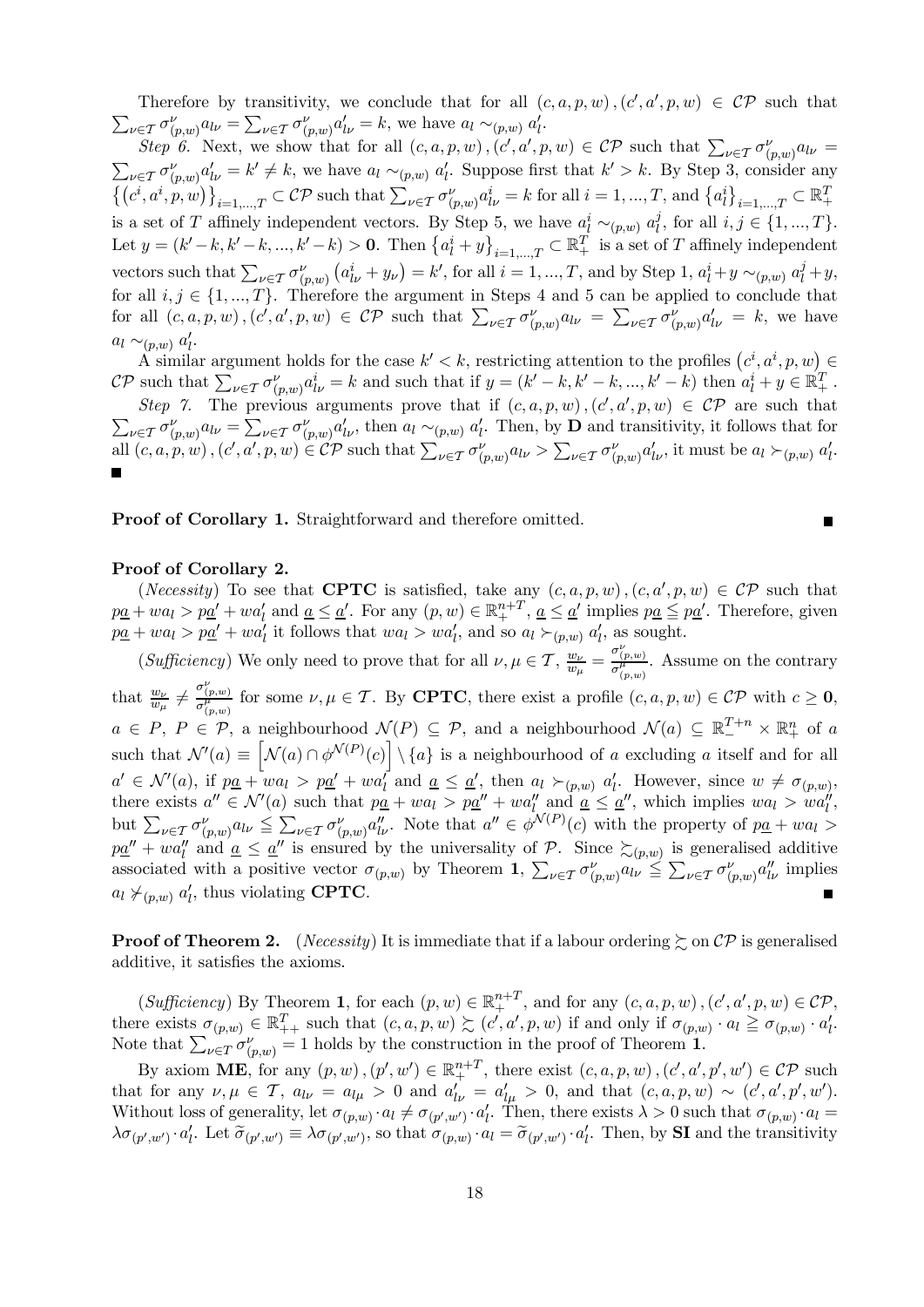of  $\succsim$ , it follows that for any  $(c'', a'', p, w)$ ,  $(c^*, a^*, p', w') \in \mathcal{CP}$ ,  $(c'', a'', p, w) \succsim (c^*, a^*, p', w')$  if and only if  $\sigma_{(p,w)} \cdot a_l'' \geq \tilde{\sigma}_{(p',w')} \cdot a_l^*$ .

Consider any  $(p, w)$ ,  $(p', w')$ ,  $(p'', w'') \in \mathbb{R}^{n+T}_+$ . Let  $\lambda_{(p, w; p', w')} > 0$  be such that  $\sigma_{(p, w)} \cdot a_l =$  $\lambda_{(p,w;p',w')} \sigma_{(p',w')} \cdot a'_{l}$  for  $(c, a, p, w)$ ,  $(c', a', p', w')$  with  $(c, a, p, w) \sim (c', a', p', w')$ ; let  $\lambda_{(p',w',p'',w'')} > 0$ be such that  $\sigma_{(p',w')} \cdot a'_l = \lambda_{(p',w';p'',w'')} \sigma_{(p'',w'')} \cdot a''_l$  for  $(c', a', p', w')$ ,  $(c'', a'', p'', w'')$  with  $(c', a', p', w') \sim$  $(c'', a'', p'', w'')$ ; and let  $\lambda_{(p,w;p'',w'')} > 0$  be such that  $\sigma_{(p,w)} \cdot a_l = \lambda_{(p,w;p'',w'')} \sigma_{(p'',w'')} \cdot a''_l$  for  $(c'', a'', p'', w'')$ ,  $(c, a, p, w)$ . The proof is concluded by showing that  $\lambda_{(p,w;p'',w'')} = \lambda_{(p,w;p',w')} \lambda_{(p',w',p'',w'')}$ holds.

Suppose, by way of contradiction, that  $\lambda_{(p,w;p'',w'')} \neq \lambda_{(p,w;p',w')} \lambda_{(p',w';p'',w'')}$ . By  $\sigma_{(p,w)} \cdot a_l =$  $\lambda_{(p,w;p',w')} \sigma_{(p',w')} \cdot a'_l$  and  $\sigma_{(p',w')} \cdot a'_l = \lambda_{(p',w';p'',w'')} \sigma_{(p'',w'')} \cdot a''_l$ , it follows that  $(c, a, p, w) \sim (c', a', p', w') \sim$  $(c'', a'', p'', w'')$ , and  $\sigma_{(p,w)} \cdot a_l = \lambda_{(p,w;p',w')} \sigma_{(p',w')} \cdot a'_l = \lambda_{(p,w;p',w')} \lambda_{(p',w';p'',w'')} \sigma_{(p'',w'')} \cdot a''_l$  holds. By the transitivity of  $\succsim$ ,  $(c, a, p, w) \sim (c'', a'', p'', w'')$  holds. Then,  $\sigma_{(p,w)} \cdot a_l = \lambda_{(p,w;p'',w'')} \sigma_{(p'',w'')} \cdot a''_l$ . However,  $\sigma_{(p,w)} \cdot a_l = \lambda_{(p,w;p',w')} \lambda_{(p',w';p'',w'')} \sigma_{(p'',w'')} \cdot a_l''$  and  $\lambda_{(p,w;p'',w'')} \neq \lambda_{(p,w;p',w')} \lambda_{(p',w';p'',w'')}$ which is a contradiction. Therefore,  $\lambda_{(p,w;p'',w'')} = \lambda_{(p,w;p',w')} \lambda_{(p',w';p'',w'')}$  holds.

Proof of Corollary 3. Straightforward and therefore omitted.

**Proof of Theorem 3.** (*Necessity*) It is immediate that if a labour ordering  $\succeq$  on  $\mathcal{CP}$  is wage additive, it satisfies the axioms.

(Sufficiency) Take any pair of profiles  $(c, a, p, w)$ ,  $(c', a', p', w') \in \mathcal{CP}$ . Note that by the universality of P, it is possible that  $(c', a', p, w)$ ,  $(c, a, p', w') \in \mathcal{CP}$ . Note that it follows from **CPTC** that  $(c, a, p, w) \succsim (c', a', p, w)$  if and only if  $w \cdot a_l \geq w \cdot a'_l$ . Likewise,  $(c, a, p', w') \succsim (c', a', p', w')$  if and only if  $w' \cdot a_l \geq w' \cdot a'_l$ .

Let  $w^* > 0$  be such that  $\sum w^*_{\nu} = 1$  and  $w^* = \lambda_{(w,w^*)}w$  for some  $\lambda_{(w,w^*)} > 0$ . Also, let  $w'^* > 0$ be such that  $\sum w_{\nu}^{k'} = 1$  and  $w^{k'} = \lambda_{(w',w'^*)}w'$  for some  $\lambda_{(w',w'^*)} > 0$ . Then, by I, there exist  $(c^*, a^*, p, w^*)$ ,  $(c^*, a^*, p', w'^*) \in \mathcal{CP}$  such that for any  $\nu, \mu \in \mathcal{T}$ ,  $a_{l\nu}^* = a_{l\mu}^*$ , and that  $(c^*, a^*, p, w^*) \sim$  $(c^*, a^*, p', w'^*)$  for  $w^* a_l^* = w'^* a_l^*$ . Moreover, by SS, there exist  $(c^{**}, a^{**}, p, w^*)$ ,  $(c^{***}, a^{***}, p, w) \in$  $\mathcal{CP}$  such that for any  $\nu, \mu \in \mathcal{T}$ ,  $a_{l\nu}^{**} = a_{l\mu}^{**}$  and  $a_{l\nu}^{***} = a_{l\mu}^{***}$ ;  $\lambda_{(w,w^*)}a_l^{**} = a_l^{***}$ ; and  $(\underline{a}^{**}, \overline{a}^{**}) =$  $(\underline{a}^{***}, \overline{a}^{***})$ , and that  $(c^{**}, a^{**}, p, w^*) \sim (c^{***}, a^{***}, p, w)$ . By the same argument applying SS, there exist  $(c^{**}, a^{**}, p', w^{**}), (c^{***}, a^{***}, p', w') \in \mathcal{CP}$  such that  $(c^{**}, a^{**}, p', w^{**}) \sim (c^{***}, a^{***}, p', w').$ 

Note that there exists  $k > 0$  such that  $a_l^* = ka_l^{**}$ . Then,  $(c^*, a^*, p, w^*) \sim (kc^{**}, ka^{**}, p, w^*)$  by  $w^*a_l^* = w^*ka_l^{**}$  and **CPTC**. Then,  $(kc^{**}, ka^{**}, p, w^*) \sim (kc^{***}, ka^{***}, p, w)$  by **SI**. Thus,  $(c^*, a^*, p, w^*) \sim$  $(kc^{***}, ka^{***}, p, w)$  by the transitivity of  $\sim$ . Likeiwse, there exists  $k' > 0$  such that  $a_l^* = k'a_l'^{**}$ . Then,  $(c^*, a^*, p', w'^*) \sim (k'c'^{**}, k'a'^{**}, p', w'^*)$  by  $w'^*a_l^* = w'^*k'a_l'^{**}$  and **CPTC**. Then,  $(k'c'^{**}, k'a'^{**}, p', w'^*) \sim$  $(k'c'^{***}, k'a'^{***}, p', w')$  by **SI**. Thus,  $(c^*, a^*, p', w'^*) \sim (k'c'^{***}, k'a'^{***}, p', w')$  by the transitivity of  $\succsim$ .

In conclusion, by the transitivity of  $\succsim$ ,  $(kc^{***}, ka^{***}, p, w) \sim (k'c^{\prime***}, k'a^{\prime***}, p', w')$  holds for  $wka_t^{***} = w'k'a_t^{***}$ . Then, by **D**, **SI**, and the transitivity of  $\succsim$ , we obtain for  $(c, a, p, w)$ ,  $(c', a', p', w') \in$  $\mathcal{CP}, (c, a, p, w) \succsim (c', a', p', w')$  holds if and only if  $w \cdot a_l \geq w' \cdot a'_l$  holds.

#### References

- [1] Barro, R.J., Sala-i-Martin, X., 1995. Economic Growth, New York, McGraw-Hill.
- [2] Bureau of Labor Statistics, 1993. Labor Composition and U.S. Productivity Growth, 1948-90, Bureau of Labor Statistics Bulletin 2426, Washington, D.C., U.S. Department of Labor.
- [3] Chinloy, P.T., 1980. Sources of Quality Change in Labor Input, American Economic Review 70(1), 108—119.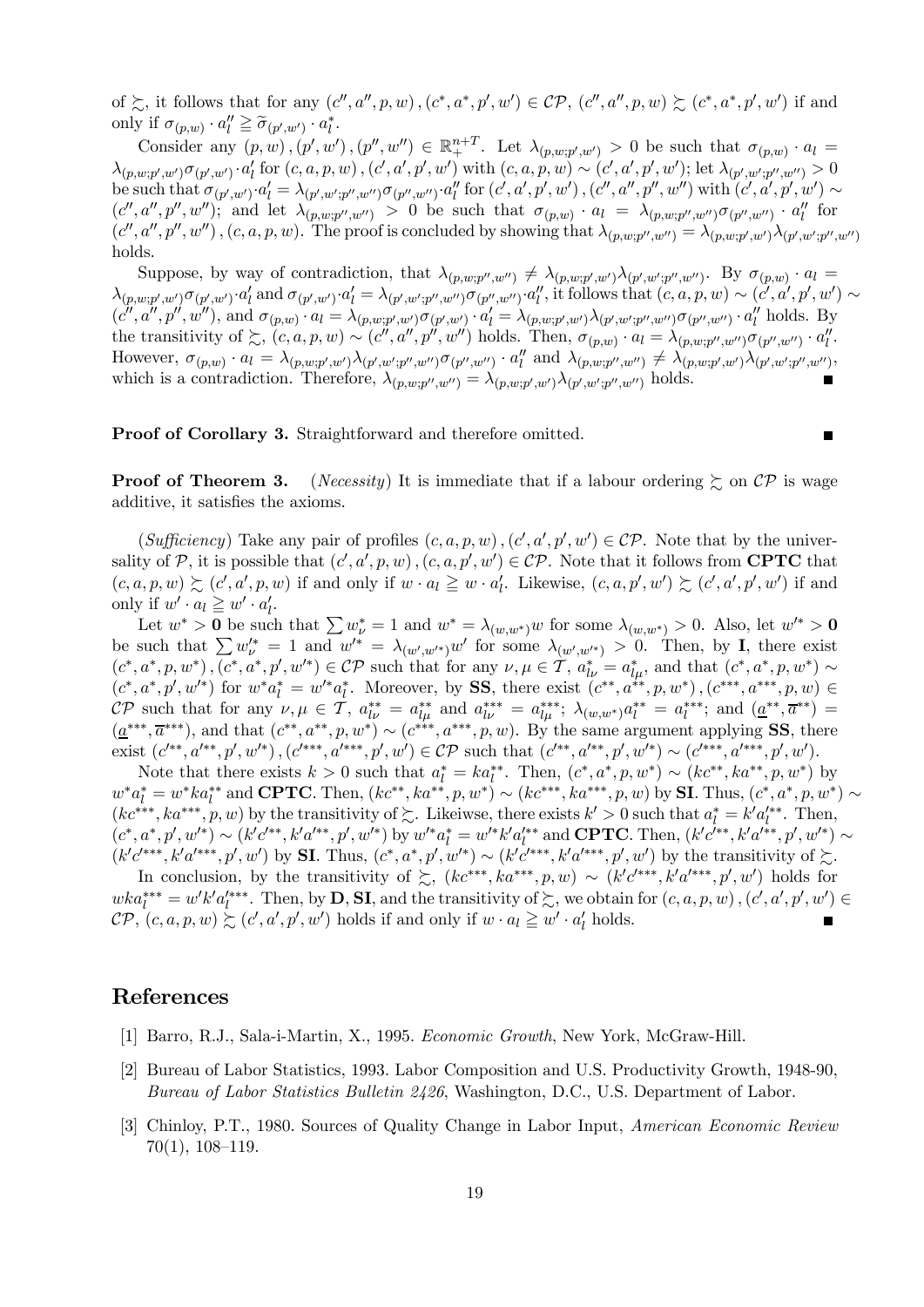- [4] d'Aspremont, C., 1985. Axioms for Social Welfare Orderings. In: Hurwicz, L., Schmeidler, D., Sonnenschein, H. (Eds.) Social Goals and Social Organization. Cambridge, Cambridge University Press.
- [5] d'Aspremont, C., Gevers, L., 2002. Social Welfare Functionals and Interpersonal Comparability. In: Arrow, K.J., Sen, A.K., Suzumura, K. (Eds.) Handbook of Social Choice and Welfare, vol. 1. Amsterdam, North Holland, 459—541.
- [6] Denison, E.F., 1962. Sources of Economic Growth in the U.S. and the Alternatives before Us, New York, Committee for Economic Development.
- [7] Desai, M., 1988. The transformation problem, Journal of Economic Surveys 2(4), 295—333.
- [8] Diamond, P.A., 1967. Cardinal Welfare, Individualistic Ethics, and Interpersonal Comparisons of Utility: Comment, Journal of Political Economy 75(5), 765—766.
- [9] Duménil, G., 1980. De la Valeur aux Prix de Production. Paris, Economica.
- [10] Duménil, G., 1984. The So-Called 'Transformation Problem' Revisited: A Brief Comment, Journal of Economic Theory 33(2), 340—348.
- [11] Duménil, G., Foley, D.K., Lévy, D., 2009. A Note on the Formal Treatment of Exploitation in a Model with Heterogeneous Labor, Metroeconomica 60(3), 560—567.
- [12] Flaschel, P., 1983. Actual Labor Values in a General Model of Production, Econometrica 51(2), 435—454.
- [13] Flaschel, P., 2010. Topics in Classical Micro- and Macroeconomics. New York, Springer.
- [14] Flaschel, P., Franke, R., Veneziani, R., 2013. Labor Productivity and the Law of Decreasing Labor Content, Cambridge Journal of Economics 37(2), 379—402.
- [15] Fleurbaey, M., 1996. Théories Économiques de la Justice. Paris, Economica.
- [16] Fleurbaey, M., 2014. The Facets of Exploitation, Journal of Theoretical Politics 26(4), 653—676.
- [17] Foley, D.K., 1982. The Value of Money, the Value of labour Power, and the Marxian Transformation Problem, Review of Radical Political Economics 14(2), 37—47.
- [18] Foley, D.K., 1982. Realization and Accumulation in a Marxian Model of the Circuit of Capital, Journal of Economic Theory 28(2), 300—319.
- [19] Foster, J., 2008. Inequality Measurement. In: Clark, D. (Ed.), The Elgar Companion to Development Studies. Cheltenham, Edward Elgar.
- [20] Fujimori, Y., 1982. Modern Analysis of Value Theory. New York, Springer.
- [21] Gupta, S., Steedman, I., 1971. An Input—Output Study of Labour Productivity in the British Economy, Oxford Bulletin of Economics and Statistics 33(1), 21—34.
- [22] Hall, R.E., Jones, C.I, 1999. Why do some countries produce so much more output per worker than others?, Quarterly Journal of Economics 114(1), 83—116.
- [23] Jones, B.F., 2014. The Human Capital Stock: A Generalized Approach, American Economic Review 104, 3752-3777.
- [24] Jorgenson, D.W., 1990. Productivity and Economic Growth. In: Berndt, E., and Triplet, J.E., (Eds.), Fifty Years of Economic Measurement. Chicago, University of Chicago Press, 19—118.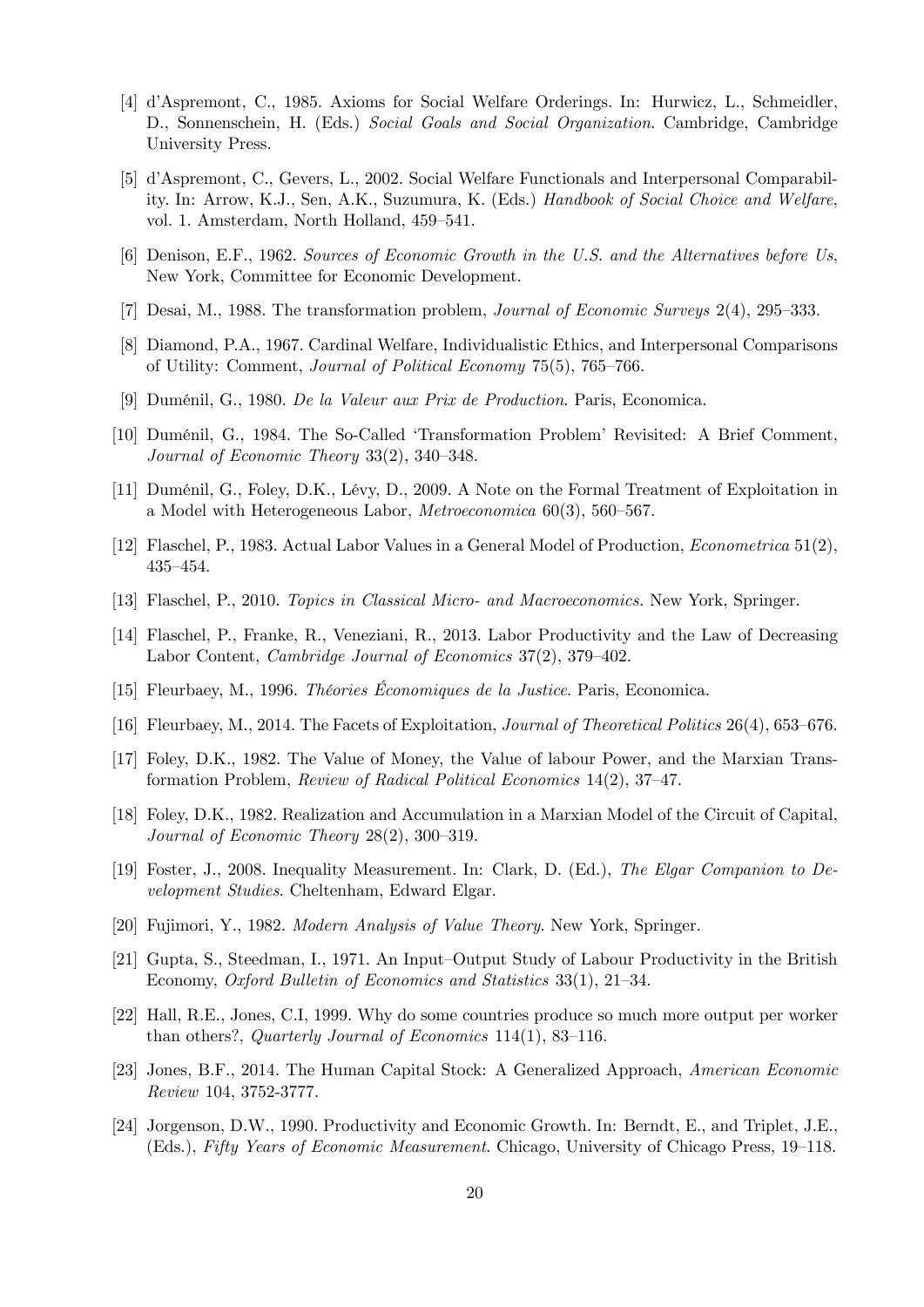- [25] Jorgenson, D.W., Griliches, Z., 1967. The Explanation of Productivity Change, Review of Economic Studies 34(3), 249—283.
- [26] Jorgenson, D.W., Gollop, F.M., Fraumeni, B.M., 1987. Productivity and U.S. Economic Growth. Cambridge, Harvard University Press.
- [27] Jorgenson, D.W., Ho, M.S., Stiroh, K.J. 2008. A Retrospective Look at the U.S. Productivity Growth Resurgence, Journal of Economic Perspectives 22(1), 3—24.
- [28] Klenow, P., Rodriguez-Clare, A. 1997. The Neoclassical Revival in Growth Economics: Has It Gone Too Far?. In: Bernanke, B.S., and Rotemberg, J.J., (Eds.), *NBER Macroeconomics* Annual 1997. Cambridge, MIT Press, 73—103.
- [29] Krause, U., 1981. Heterogeneous Labour and Fundamental Marxian Theorem, Review of Economic Studies 48(1), 173—178.
- [30] Kurz, H.D., Salvadori, N., 1995. Theory of Production: A long-Period Analysis. Cambridge, Cambridge University Press.
- [31] Lavoie, M., 1997. Pasinetti's vertically hyper-integrated sectors and natural prices, Cambridge Journal of Economics 21(4), 453—467.
- [32] Mankiw, G.N., Romer, D., Weil, D.N., 1992. A Contribution to the Empirics of Economic Growth, Quarterly Journal of Economics 107(2), 407—437.
- [33] Mariotti, M., Veneziani, R., 2012. Allocating chances of success in finite and infinite societies: The Utilitarian criterion, Journal of Mathematical Economics 48(4), 226—236.
- [34] Mariotti, M., Veneziani, R., 2017. Opportunities as chances: maximising the probability that everybody succeeds, Economic Journal, forthcoming.
- [35] Marx, K., 1954. Capital. A Critique of Political Economy, Vol.I. New York, Lawrence & Wishart.
- [36] Mitra, T., Ozbek, M.K., 2010. On Representation and Weighted Utilitarian Representation of Preference Orders on Finite Utility Streams, mimeo, Cornell.
- [37] Mohun, S., 2004. The Labour Theory of Value as Foundation for Empirical Investigations, Metroeconomica 55(1), 65—95.
- [38] Morishima, M., 1973. Marx's Economics. Cambridge, Cambridge University Press.
- [39] Okishio, N., 1957. Theory of Reproduction (in Japanese). Sobun Publisher.
- [40] Okihio, N., 1965. Fundamental Theory of Capitalist Economy (in Japanese). Sobun Publisher.
- [41] Pasinetti, L.L., 1981. Structural Change and Economic Growth. Cambridge, Cambridge University Press.
- [42] Pasinetti, L.L., 1993. Structural Economic Dynamics: A Theory of the Economic Consequences of Human Learning. Cambridge, Cambridge University Press.
- [43] Ricardo, D., 2004. The Principles of Political Economy and Taxation. Dover Publication.
- [44] Roemer, J.E., 1977. Technical change and the 'tendency of the rate of profit to fall', Journal of Economic Theory 16(2), 403—424.